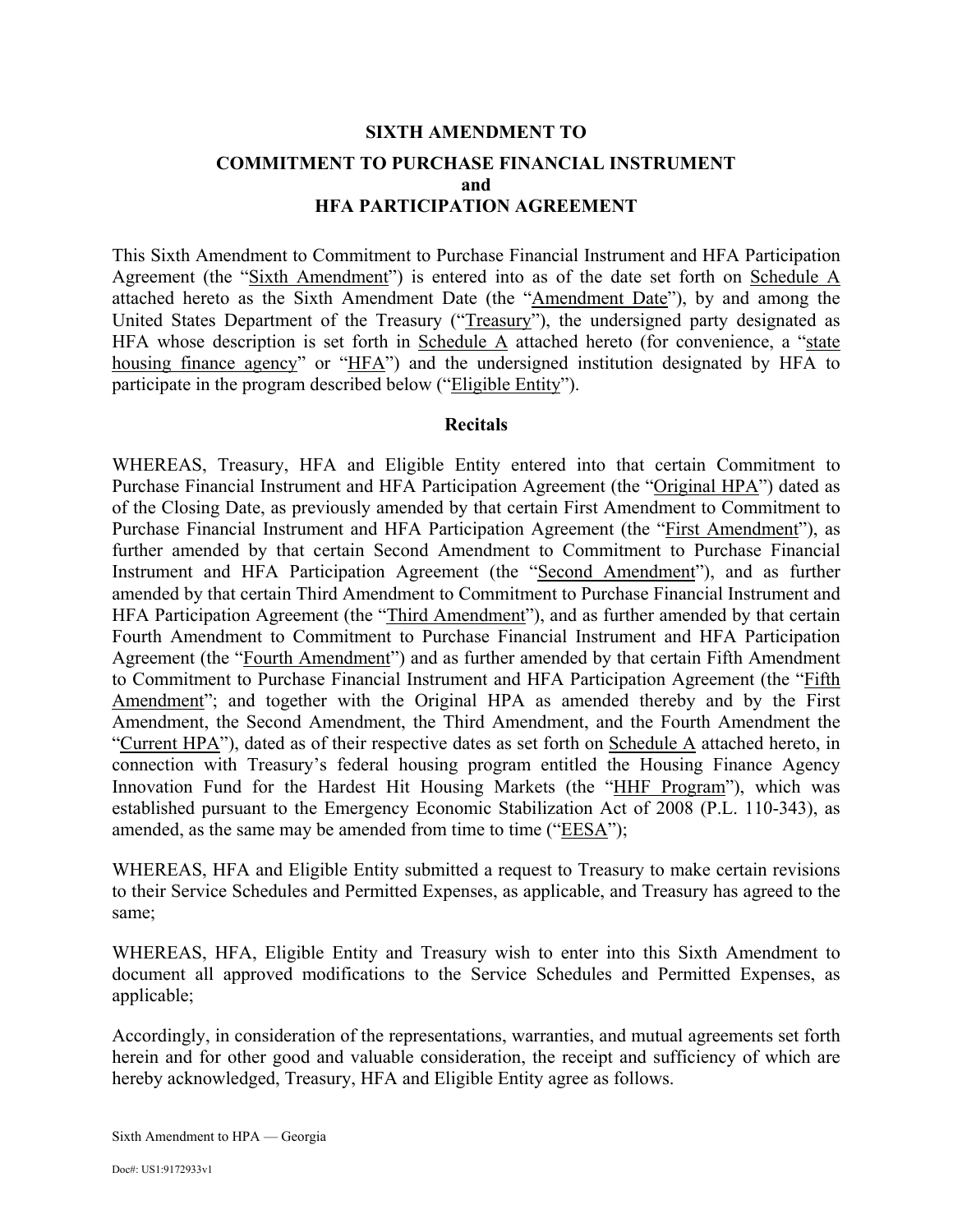#### **Agreement**

#### **1. Amendments**

A. Definitions. All references in the Current HPA to the "Agreement" shall mean the Current HPA, as further amended by this Sixth Amendment; and all references in the Current HPA to Schedules A or B shall mean the Schedules A or B attached to this Sixth Amendment. All references herein to the "HPA" shall mean the Current HPA, as further amended by this Sixth Amendment.

B. Schedule A. Schedule A attached to the Current HPA is hereby deleted in its entirety and replaced with Schedule A attached to this Sixth Amendment.

C. Schedule  $\overline{B}$ . Schedule B attached to the Current HPA is hereby deleted in its entirety and replaced with Schedule B attached to this Sixth Amendment.

D. Schedule C. Schedule C attached to the Current HPA is hereby deleted in its entirety and replaced with Schedule C attached to this Sixth Amendment.

#### **2. Representations, Warranties and Covenants**

A. HFA and Eligible Entity. HFA and Eligible Entity, each for itself, make the following representations, warranties and covenants to Treasury and the truth and accuracy of such representations and warranties and compliance with and performance of such covenants are continuing obligations of HFA and Eligible Entity, each as to itself. In the event that any of the representations or warranties made herein cease to be true and correct or HFA or Eligible Entity breaches any of its covenants made herein, HFA or Eligible Entity, as the case may be, agrees to notify Treasury immediately and the same shall constitute an Event of Default under the HPA.

(1) HFA and Eligible Entity each hereby certifies, represents and warrants as of the date hereof that each of the representations and warranties of HFA or Eligible Entity, as applicable, contained in the HPA are true, correct, accurate and complete in all material respects as of the date hereof. All covenants of HFA or Eligible Entity, as applicable, contained in the HPA shall remain in full force and effect and neither HFA, nor Eligible Entity is in breach of any such covenant.

(2) Eligible Entity has the full corporate power and authority to enter into, execute, and deliver this Sixth Amendment and any other closing documentation delivered to Treasury in connection with this Sixth Amendment, and to perform its obligations hereunder and thereunder.

(3) HFA has the full legal power and authority to enter into, execute, and deliver this Sixth Amendment and any other closing documentation delivered to Treasury in connection with this Sixth Amendment, and to perform its obligations hereunder and thereunder.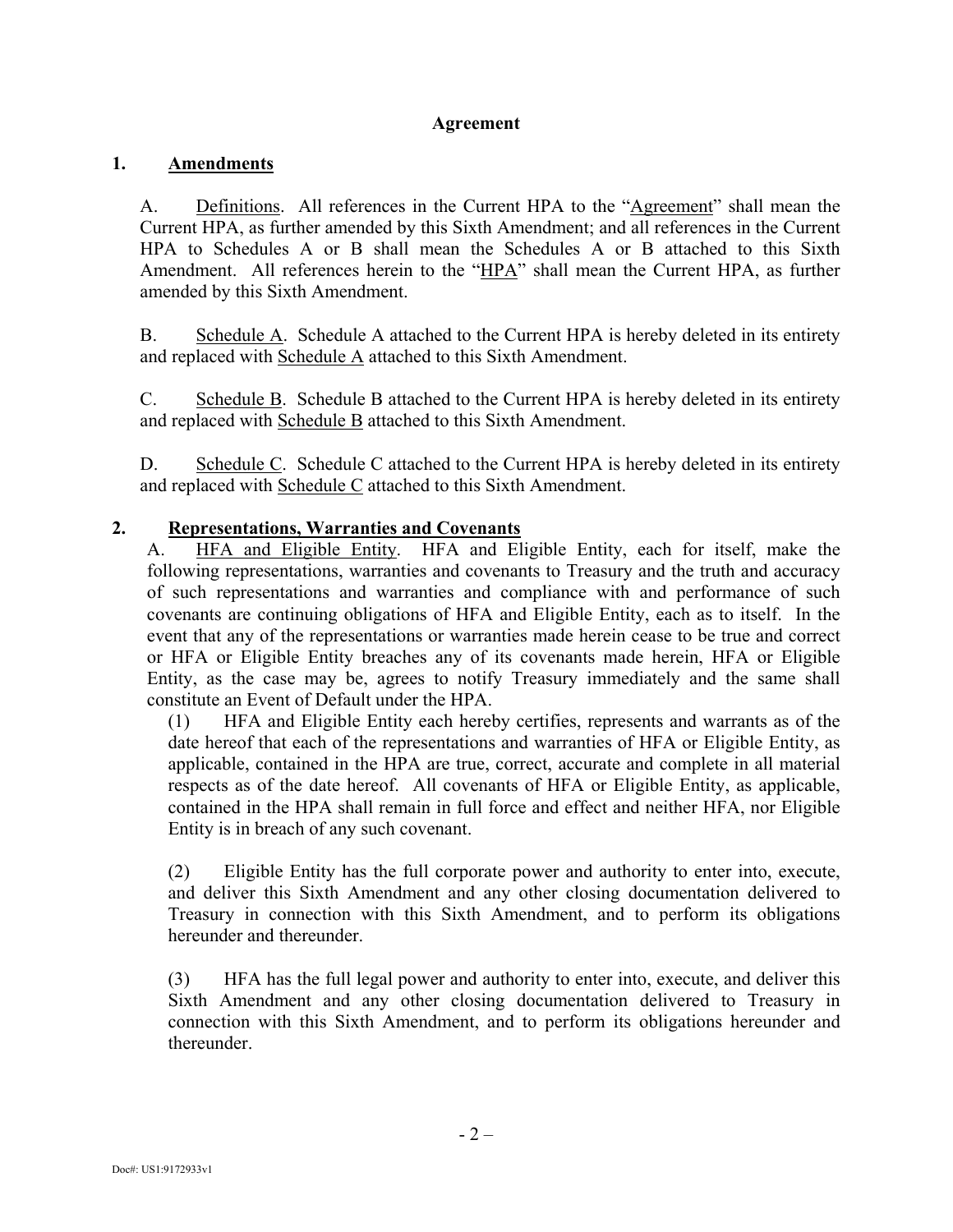## **3. Miscellaneous**

A. The recitals set forth at the beginning of this Sixth Amendment are true and accurate and are incorporated herein by this reference.

B. Capitalized terms used but not defined herein shall have the meanings ascribed to them in the HPA.

C. Any provision of the HPA that is determined to be prohibited or unenforceable in any jurisdiction shall, as to such jurisdiction, be ineffective to the extent of such prohibition or unenforceability without invalidating the remaining provisions of the HPA, and no such prohibition or unenforceability in any jurisdiction shall invalidate such provision in any other jurisdiction.

D. This Sixth Amendment may be executed in two or more counterparts (and by different parties on separate counterparts), each of which shall be deemed an original, but all of which together shall constitute one and the same instrument. Facsimile or electronic copies of this Sixth Amendment shall be treated as originals for all purposes.

#### [SIGNATURE PAGE FOLLOWS; REMAINDER OF PAGE INTENTIONALLY LEFT BLANK]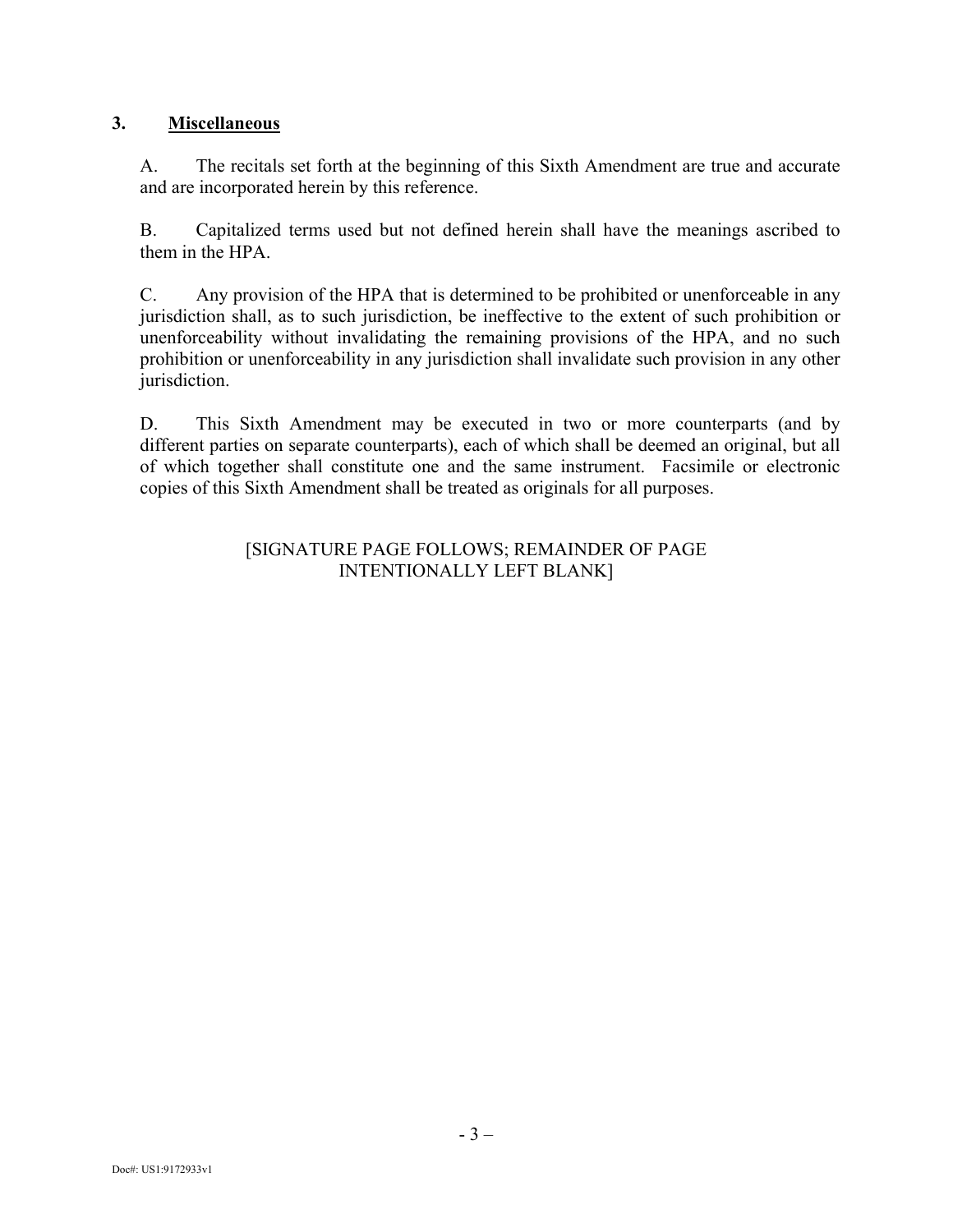**In Witness Whereof**, HFA, Eligible Entity and Treasury by their duly authorized officials hereby execute and deliver this Sixth Amendment to Commitment to Purchase Financial Instrument and HFA Participation Agreement as of the Amendment Date.

#### **HFA**: **TREASURY**:

GEORGIA HOUSING AND FINANCE **AUTHORITY** 

UNITED STATES DEPARTMENT OF THE **TREASURY** 

By: /s/ Carmen Chubb By: Name: Name: Timothy J. Bowler

Title: Title: Acting Assistant Secretary for Financial Stability

#### **ELIGIBLE ENTITY**:

GHFA AFFORDABLE HOUSING, INC.

By: <u>/s/ Carmen Chubb</u> Name: Title<sup>.</sup>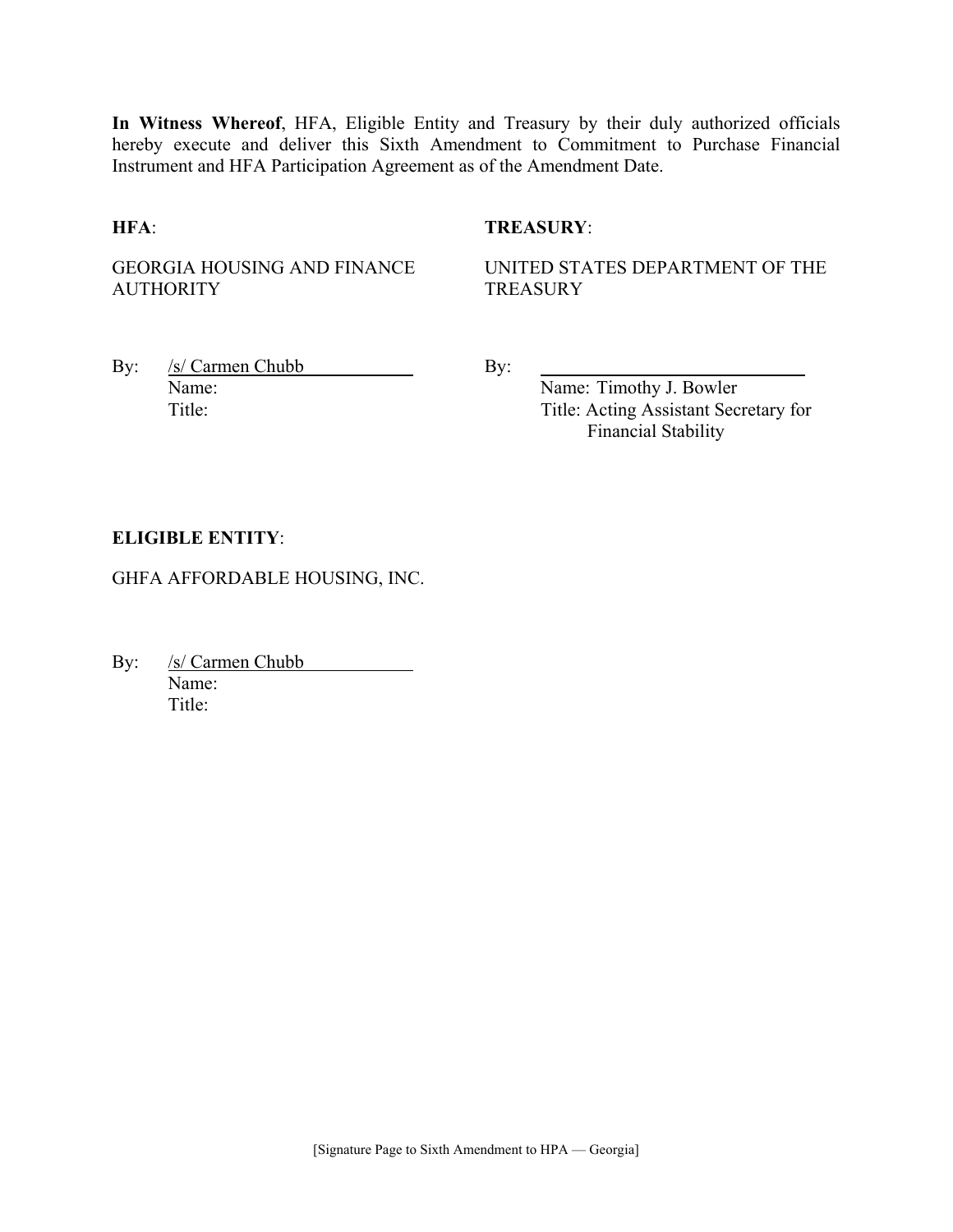# **EXHIBITS AND SCHEDULES**

- Schedule A Basic Information<br>Schedule B Service Schedules
- Schedule B Service Schedules<br>Schedule C Permitted Expenses
- Permitted Expenses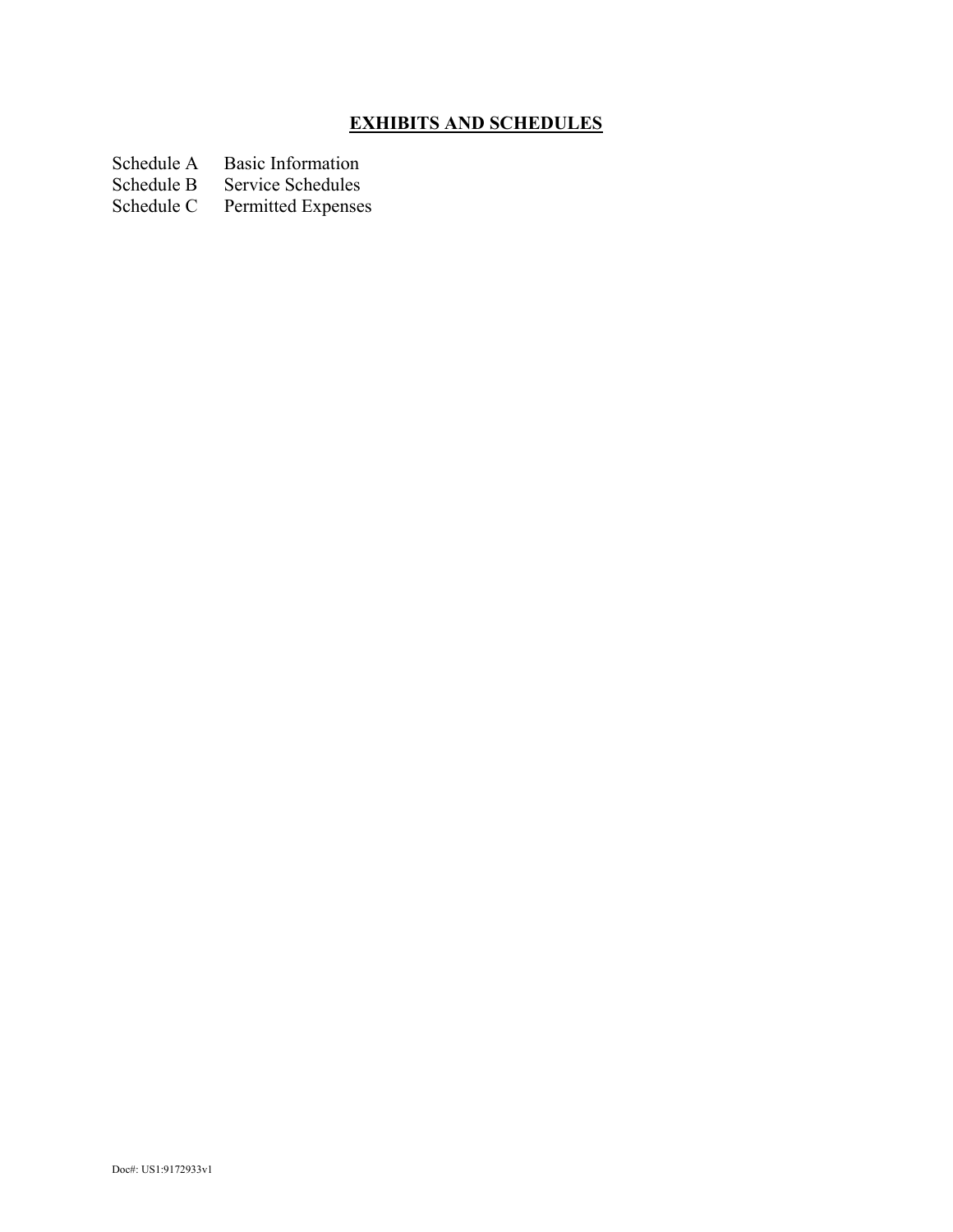## **SCHEDULE A**

# **BASIC INFORMATION**

| Eligible Entity Information:<br>Name of the Eligible Entity:                 | GHFA Affordable Housing, Inc.                                                                                                                                                            |
|------------------------------------------------------------------------------|------------------------------------------------------------------------------------------------------------------------------------------------------------------------------------------|
| Corporate or other organizational form:                                      | Non-profit corporation                                                                                                                                                                   |
| Jurisdiction of organization:                                                | State of Georgia                                                                                                                                                                         |
| Notice Information:                                                          |                                                                                                                                                                                          |
| <b>HFA</b> Information:<br>Name of HFA:                                      | Georgia Housing and Finance Authority                                                                                                                                                    |
| Organizational form:                                                         | body<br>A<br>corporate<br>and<br>politic,<br>instrumentality of the state and a public<br>corporation performing<br>essential<br>an<br>governmental function (and not a state<br>agency) |
| Date of Application:                                                         | September 1, 2010                                                                                                                                                                        |
| Date of Action Plan:                                                         | September 1, 2010                                                                                                                                                                        |
| Notice Information:                                                          |                                                                                                                                                                                          |
| Program Participation Cap:                                                   | \$339,255,819.00                                                                                                                                                                         |
| Portion of Program Participation Cap<br>Representing Original HHF Funds:     | N/A                                                                                                                                                                                      |
| Portion of Program Participation Cap<br>Representing Unemployment HHF Funds: | \$126,650,987.00                                                                                                                                                                         |
| Permitted Expenses:                                                          | \$47,410,693.00                                                                                                                                                                          |
| Closing Date:                                                                | September 23, 2010                                                                                                                                                                       |
| <b>First Amendment Date:</b>                                                 | September 29, 2010                                                                                                                                                                       |
| <b>Second Amendment Date:</b>                                                | December 16, 2010                                                                                                                                                                        |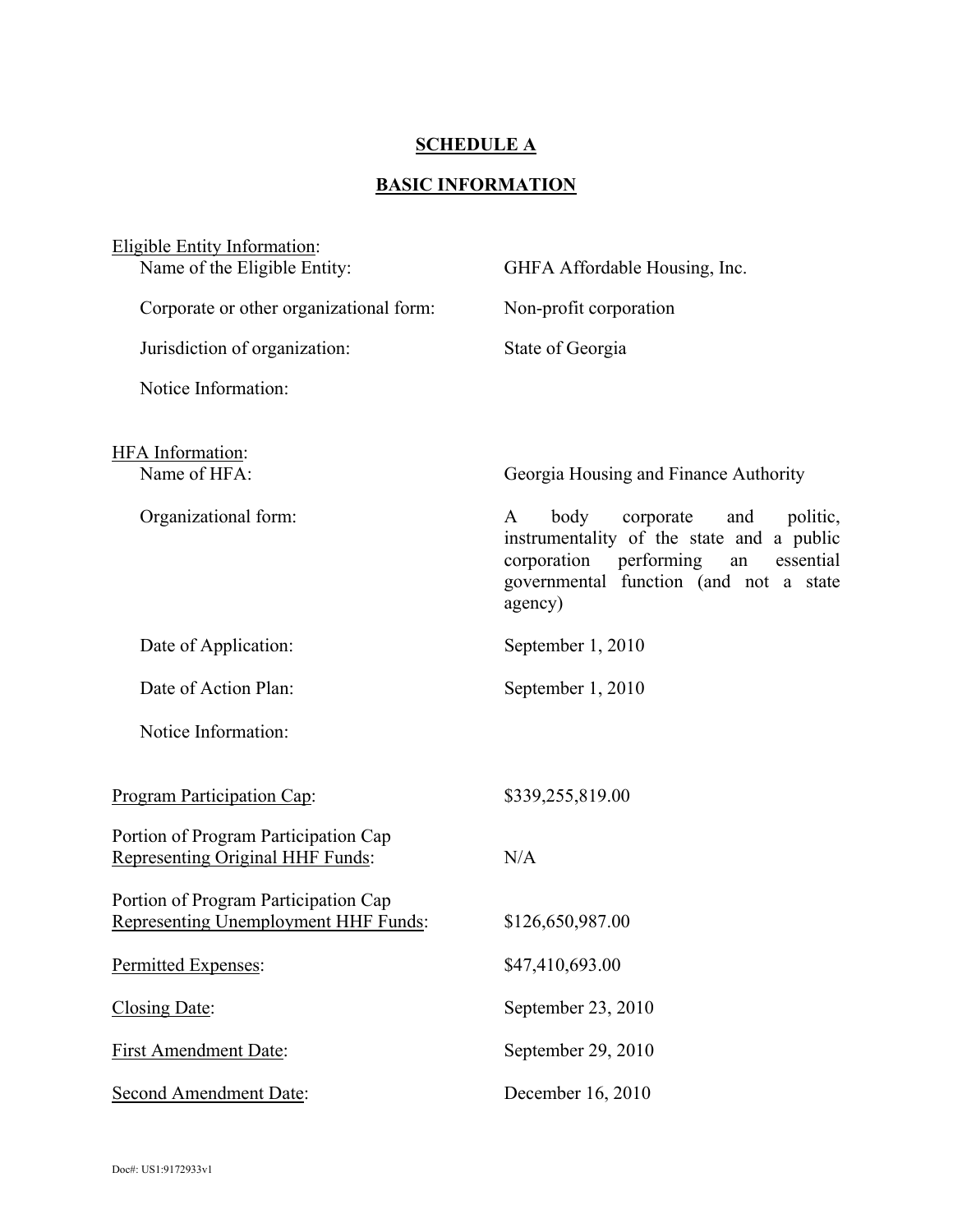| Third Amendment Date:                                  | June 28, 2011                                                                                                                                          |
|--------------------------------------------------------|--------------------------------------------------------------------------------------------------------------------------------------------------------|
| Fourth Amendment Date:                                 | May 3, 2012                                                                                                                                            |
| Fifth Amendment Date:                                  | December 12, 2013                                                                                                                                      |
| <b>Sixth Amendment Date:</b>                           | January 31, 2014                                                                                                                                       |
| <b>Eligible Entity Depository Account Information:</b> | See account information set forth in the<br>Depository Account Control Agreement<br>between Treasury and Eligible Entity<br>regarding the HHF Program. |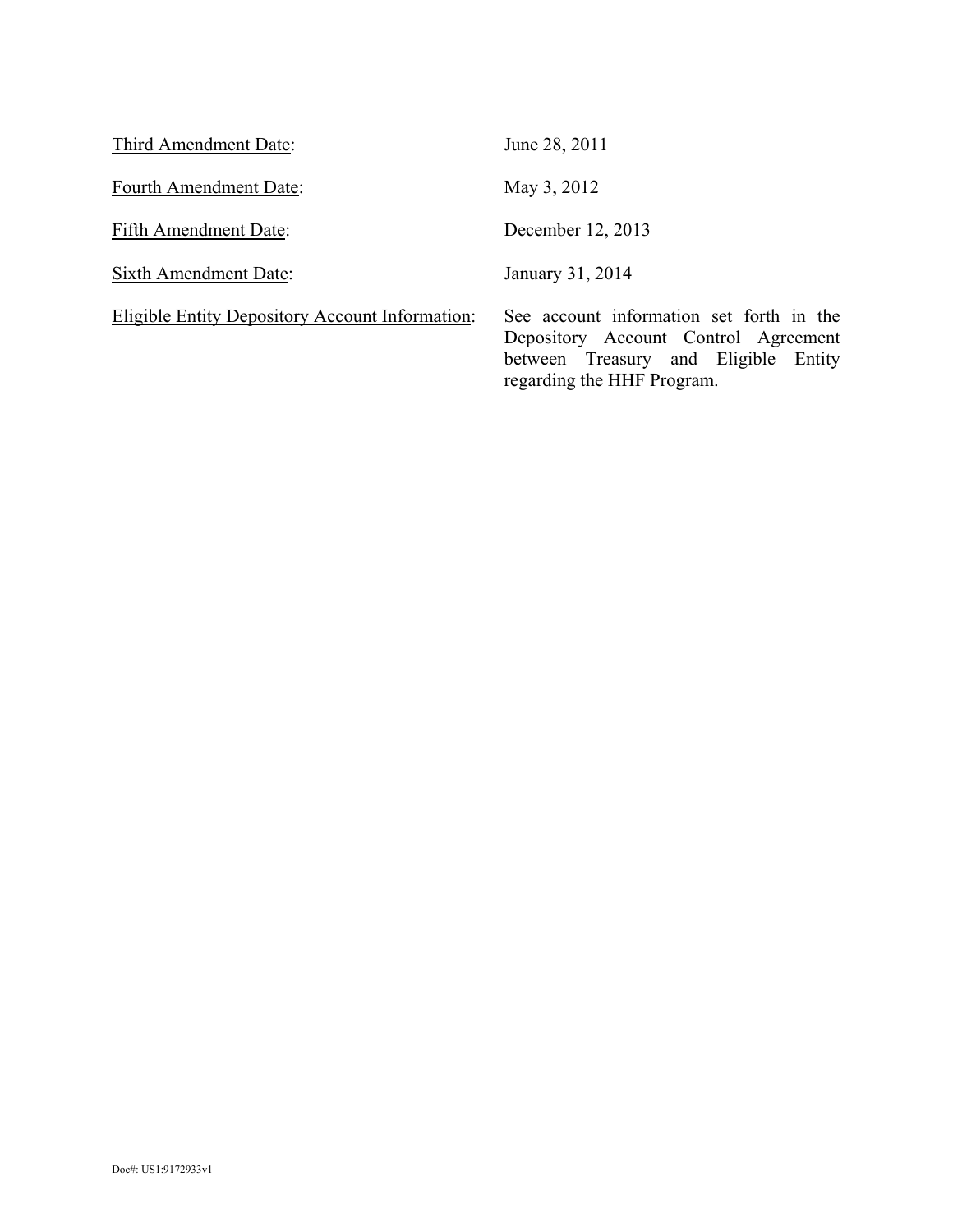#### **SCHEDULE B**

#### **SERVICE SCHEDULES**

The Service Schedules attached as Schedule B to the Current HPA are hereby deleted in their entirety and replaced with the attached Service Schedules (numbered sequentially as Service Schedule B-1, Service Schedule B-2, et. seq.), which collectively comprise Schedule B to the HPA.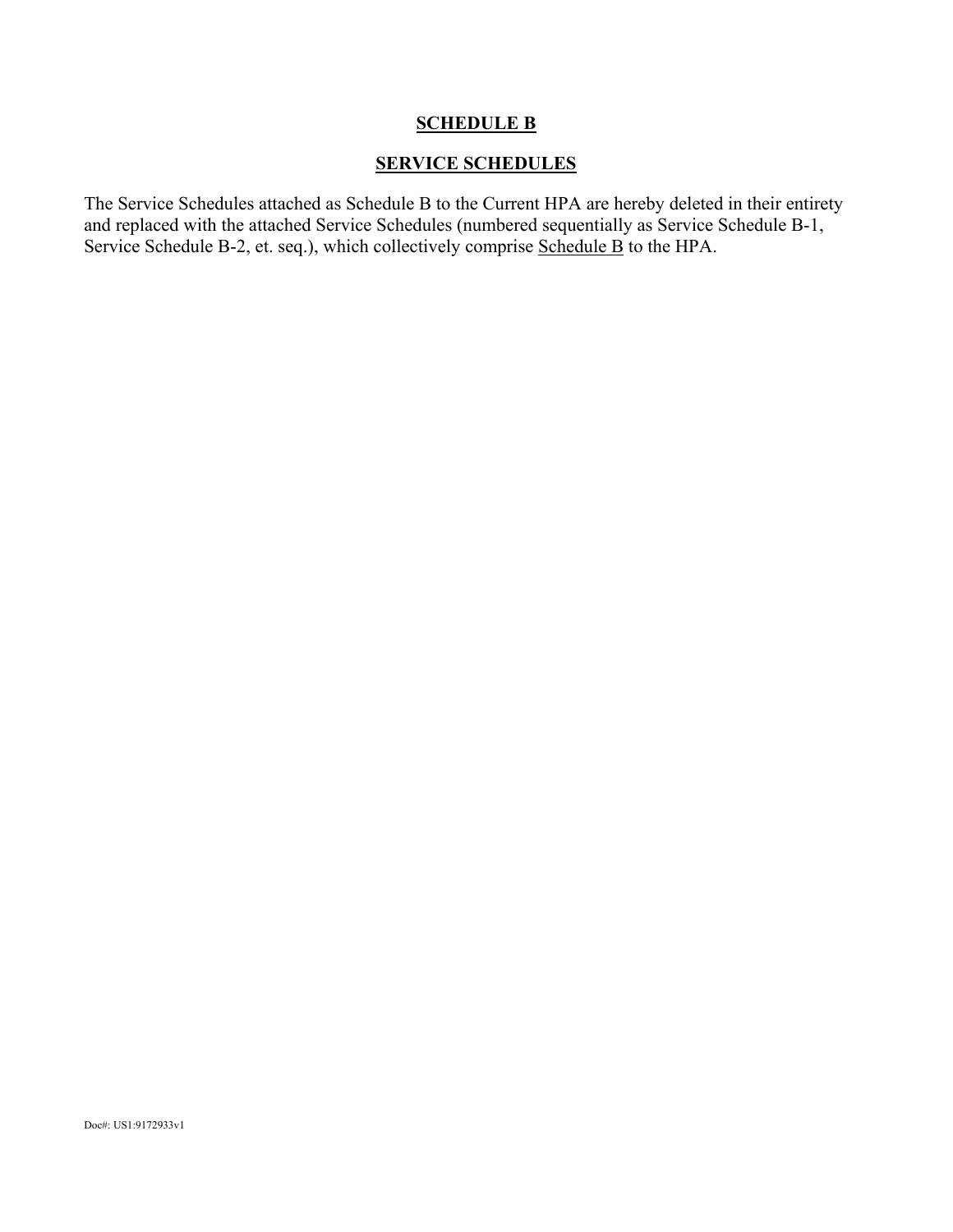## **SERVICE SCHEDULE B-1**

### **Georgia Housing Finance Authority**

# **Mortgage Payment Assistance (MPA)**

# **Summary Guidelines**

| 1. | <b>Program Overview</b>                                                               | The Georgia Housing Finance Authority (GHFA) Mortgage<br>Payment Assistance (MPA) program will provide loans to<br>unemployed and substantially underemployed homeowners to help<br>them remain in their homes and prevent avoidable foreclosures<br>despite loss of income due to involuntary job loss. Loan proceeds<br>will be used to pay mortgage payments (PITIA) while the<br>homeowner seeks employment or completes training for a new<br>career. Full payments will be remitted to the homeowners' servicer<br>each month. Homeowners may pay an affordable portion of the<br>mortgage payment directly to GHFA. |
|----|---------------------------------------------------------------------------------------|----------------------------------------------------------------------------------------------------------------------------------------------------------------------------------------------------------------------------------------------------------------------------------------------------------------------------------------------------------------------------------------------------------------------------------------------------------------------------------------------------------------------------------------------------------------------------------------------------------------------------|
| 2. | <b>Program Goals</b>                                                                  | The goal is to provide assistance to 9,100 homeowners to prevent<br>foreclosures. Mortgage Payment Assistance (MPA) will be<br>provided as follows:<br><b>Monthly Mortgage Payment Assistance</b><br>Up to 24 monthly mortgage payments on first and second mortgages<br>to assist unemployed or substantially underemployed homeowners<br>while they seek employment or complete training for a new career.                                                                                                                                                                                                               |
|    |                                                                                       | <b>Reinstatement Assistance</b><br>Up to 12 months reinstatement of payments on first and second<br>mortgage loans that occurred during the period of unemployment or<br>substantial underemployment.                                                                                                                                                                                                                                                                                                                                                                                                                      |
| 3. | <b>Target</b><br><b>Population/Areas</b>                                              | Homeowners who are or were unemployed or substantially<br>underemployed and suffered a substantial loss of income, causing<br>the mortgage to become delinquent or be in imminent default.<br>This Program will be available in all Georgia counties.                                                                                                                                                                                                                                                                                                                                                                      |
| 4. | <b>Program Allocation</b><br>(Excluding<br><b>Administrative</b><br><b>Expenses</b> ) | \$216,845,126                                                                                                                                                                                                                                                                                                                                                                                                                                                                                                                                                                                                              |
| 5. | <b>Borrower Eligibility</b><br>Criteria                                               | Homeowners who, through no fault of their own, are or were<br>unemployed or substantially underemployed and are at risk of<br>foreclosure, but with temporary assistance are likely to be successful                                                                                                                                                                                                                                                                                                                                                                                                                       |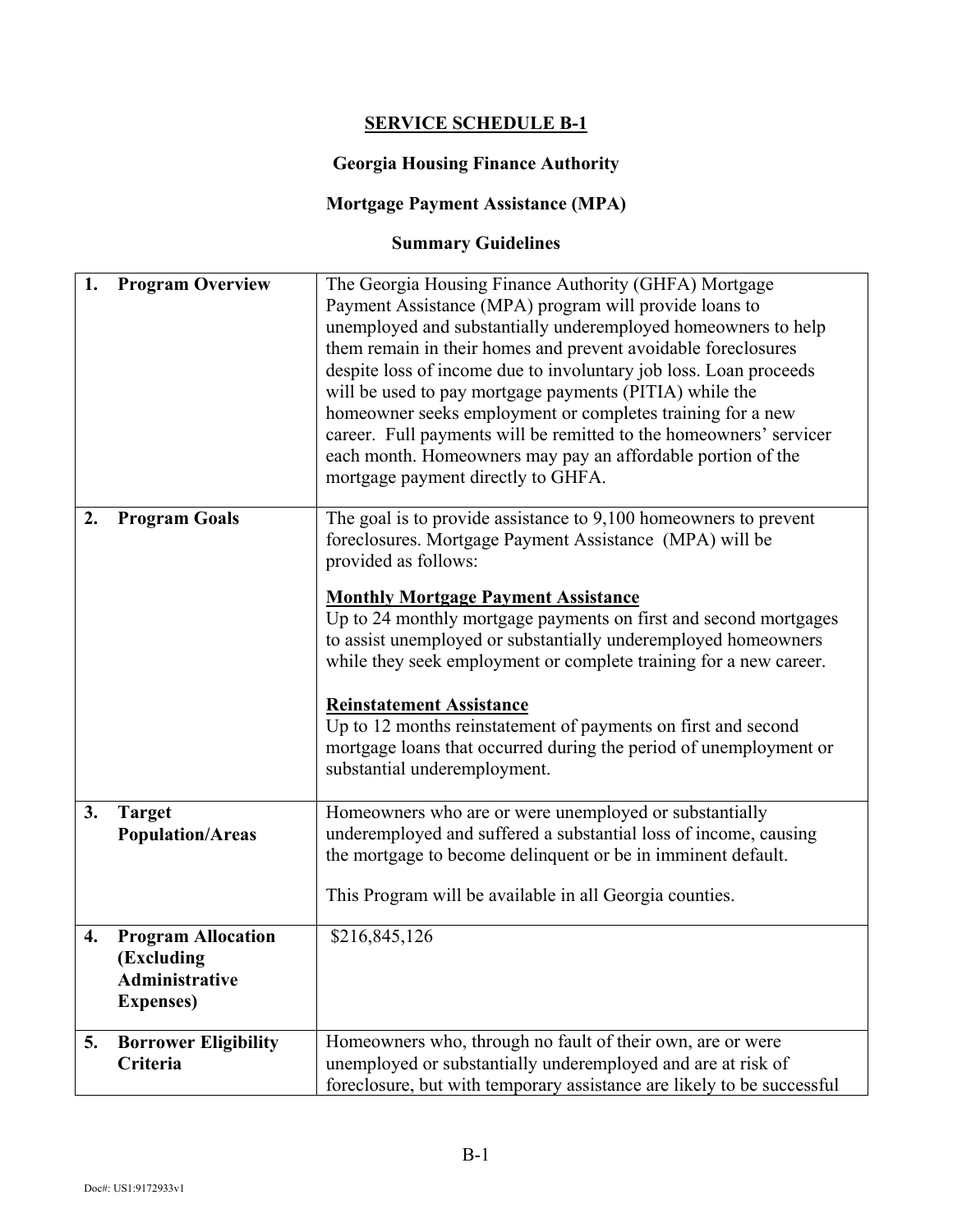|                                                             | in retaining their homes. Homeowners will be required to provide a<br>financial hardship affidavit with appropriate documentation on the<br>cause of their hardship. For most homeowners, this will be<br>documentation from the Georgia Department of Labor confirming a<br>job loss and receipt of unemployment benefits.<br><b>Underwriting Criteria:</b><br>Homeowner became unemployed or substantially<br>underemployed through no fault of his/her own:<br>To qualify as substantially underemployed, a<br>$\circ$<br>homeowner must show a minimum 25% reduction in<br>household income.<br>To qualify as substantially underemployed for self-<br>O<br>employed, a homeowner must show that gross receipts<br>for their business have been reduced by a minimum of<br>$30\%$ ;<br>Must not be more than 12 months past due;<br>Satisfactory mortgage payment history prior to the job<br>loss/income loss;<br>Monthly mortgage payments (PITIA) are greater than 25% of<br>household income after job/income loss;<br>Hardship must have occurred in the last 36 months;<br>Total Unpaid Principal Balance less than or equal to the<br>current GSE conforming loan amount;<br>Property must be owner occupied as homeowner's principal<br>residence;<br>Homeowner must be a legal resident of the United States;<br>Applicant must be the owner of subject property; and<br>Additional underwriting criteria may apply as provided in<br>program guidelines. |
|-------------------------------------------------------------|------------------------------------------------------------------------------------------------------------------------------------------------------------------------------------------------------------------------------------------------------------------------------------------------------------------------------------------------------------------------------------------------------------------------------------------------------------------------------------------------------------------------------------------------------------------------------------------------------------------------------------------------------------------------------------------------------------------------------------------------------------------------------------------------------------------------------------------------------------------------------------------------------------------------------------------------------------------------------------------------------------------------------------------------------------------------------------------------------------------------------------------------------------------------------------------------------------------------------------------------------------------------------------------------------------------------------------------------------------------------------------------------------------------------------------------------------------------------|
| <b>Property / Loan</b><br>6.<br><b>Eligibility Criteria</b> | Existing single-family homes or condominiums (attached or<br>detached) including manufactured homes (permanently affixed to a<br>foundation on real estate owned by the borrower and taxed as real<br>property).<br>Owner-occupied, primary residences located in Georgia, with total<br>unpaid principal balance of all mortgages on subject property less<br>than or equal to the current GSE conforming loan amount.<br>Mortgage must be held by a Lender or Servicer licensed in the state<br>of Georgia or exempt from licensing due to federal regulatory<br>oversight.                                                                                                                                                                                                                                                                                                                                                                                                                                                                                                                                                                                                                                                                                                                                                                                                                                                                                          |
| <b>Program Exclusions</b><br>7.                             | Mortgages with:<br>Total Unpaid Principal Balances (all mortgages on property)                                                                                                                                                                                                                                                                                                                                                                                                                                                                                                                                                                                                                                                                                                                                                                                                                                                                                                                                                                                                                                                                                                                                                                                                                                                                                                                                                                                         |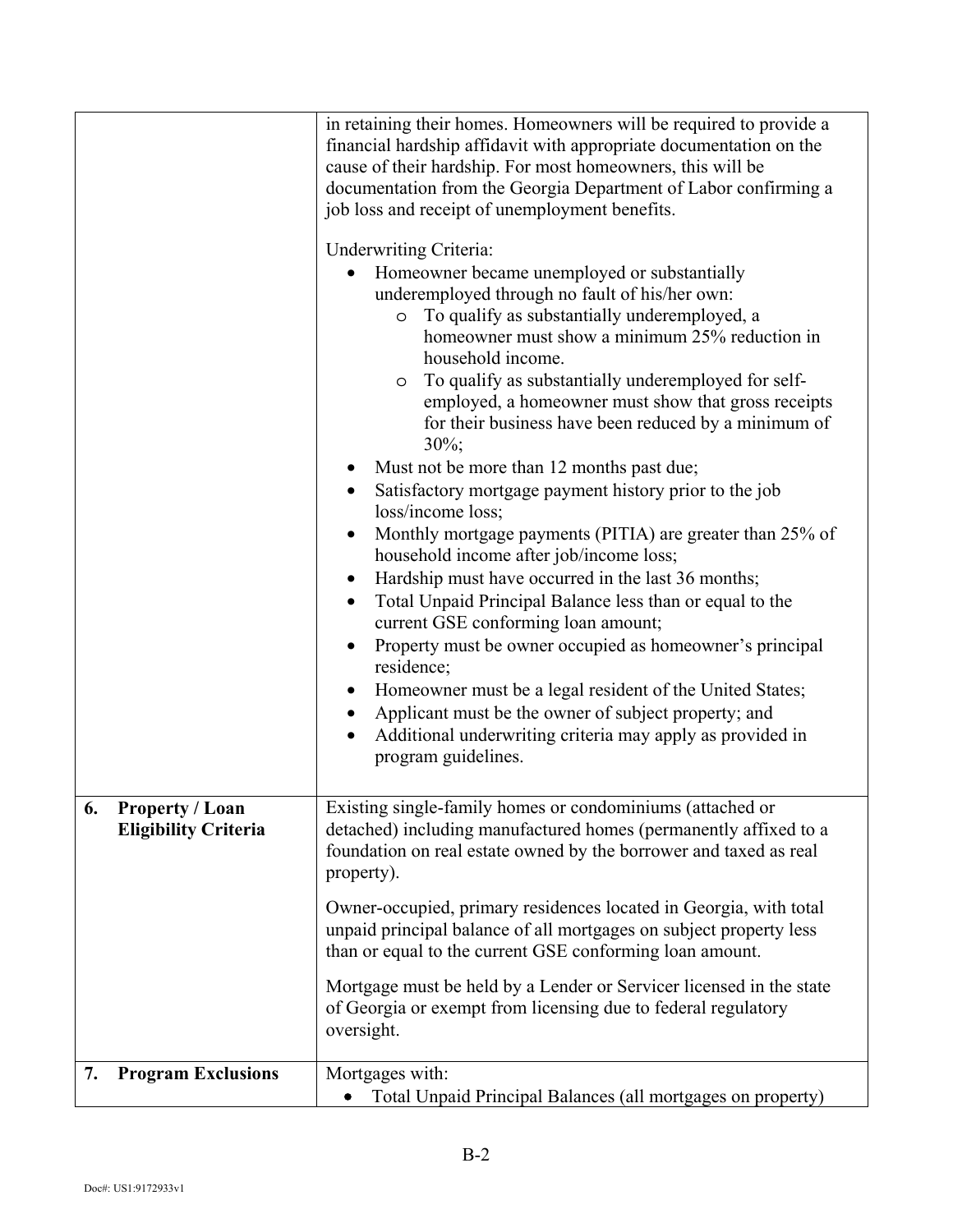|    |                                           | greater than the current GSE conforming loan amount.<br>Total monthly payments (PITIA) less than 25% of current                                                                                                                                                                                                                                                                                                                          |
|----|-------------------------------------------|------------------------------------------------------------------------------------------------------------------------------------------------------------------------------------------------------------------------------------------------------------------------------------------------------------------------------------------------------------------------------------------------------------------------------------------|
|    |                                           | income.                                                                                                                                                                                                                                                                                                                                                                                                                                  |
|    |                                           | Manufactured homes that are not considered real property.                                                                                                                                                                                                                                                                                                                                                                                |
|    |                                           | Open ended second mortgages.                                                                                                                                                                                                                                                                                                                                                                                                             |
|    |                                           | Second homes and investment property; charged off mortgage liens;<br>homes titled in trusts.                                                                                                                                                                                                                                                                                                                                             |
|    |                                           | Homeowners who are non-legal U.S. residents or in active<br>bankruptcy.                                                                                                                                                                                                                                                                                                                                                                  |
| 8. | <b>Structure of Assistance</b>            | No (0%) interest, non-recourse, deferred-payment, forgivable,<br>subordinate loan. Twenty percent $(20\%)$ of the loan balance will be<br>forgiven each year on the anniversary of the final monthly assistance<br>payment to the borrower, with any remaining balance forgiven on<br>December 31, 2017.                                                                                                                                 |
|    |                                           | The loan will only be repaid if the borrower sells or refinances the<br>property before the forgiveness period expires, and there are equity<br>proceeds available to pay towards the portion of the loan that has not<br>yet been forgiven. If the property is sold and does not generate<br>proceeds sufficient to repay the entire note, the portion of the note<br>remaining unpaid after the proceeds are applied will be forgiven. |
|    |                                           | The loan will be in the form of a subordinate mortgage evidenced by<br>a promissory note and secured by a deed on the property.<br>Borrowers will be required to sign and acknowledge the program<br>guidelines via written agreement.                                                                                                                                                                                                   |
|    |                                           | Any funds returned according to established program guidelines will<br>be recaptured and used to assist additional homeowners through<br>December 31, 2017. After December 31, 2017, all remaining and<br>recaptured funds will be returned to Treasury.                                                                                                                                                                                 |
| 9. | <b>Per Household</b><br><b>Assistance</b> | The maximum household assistance amount is up to 24 times the<br>monthly PITIA for first and second mortgages, plus eligible lender<br>fees (e.g., Corporate and Escrow Advances).                                                                                                                                                                                                                                                       |
|    |                                           | Non-escrowed property taxes and homeowners insurance that<br>became due during the eligible hardship will be paid under<br>acceptable payment conditions.                                                                                                                                                                                                                                                                                |
|    |                                           | GHFA expects the average loan amount will be \$23,800.                                                                                                                                                                                                                                                                                                                                                                                   |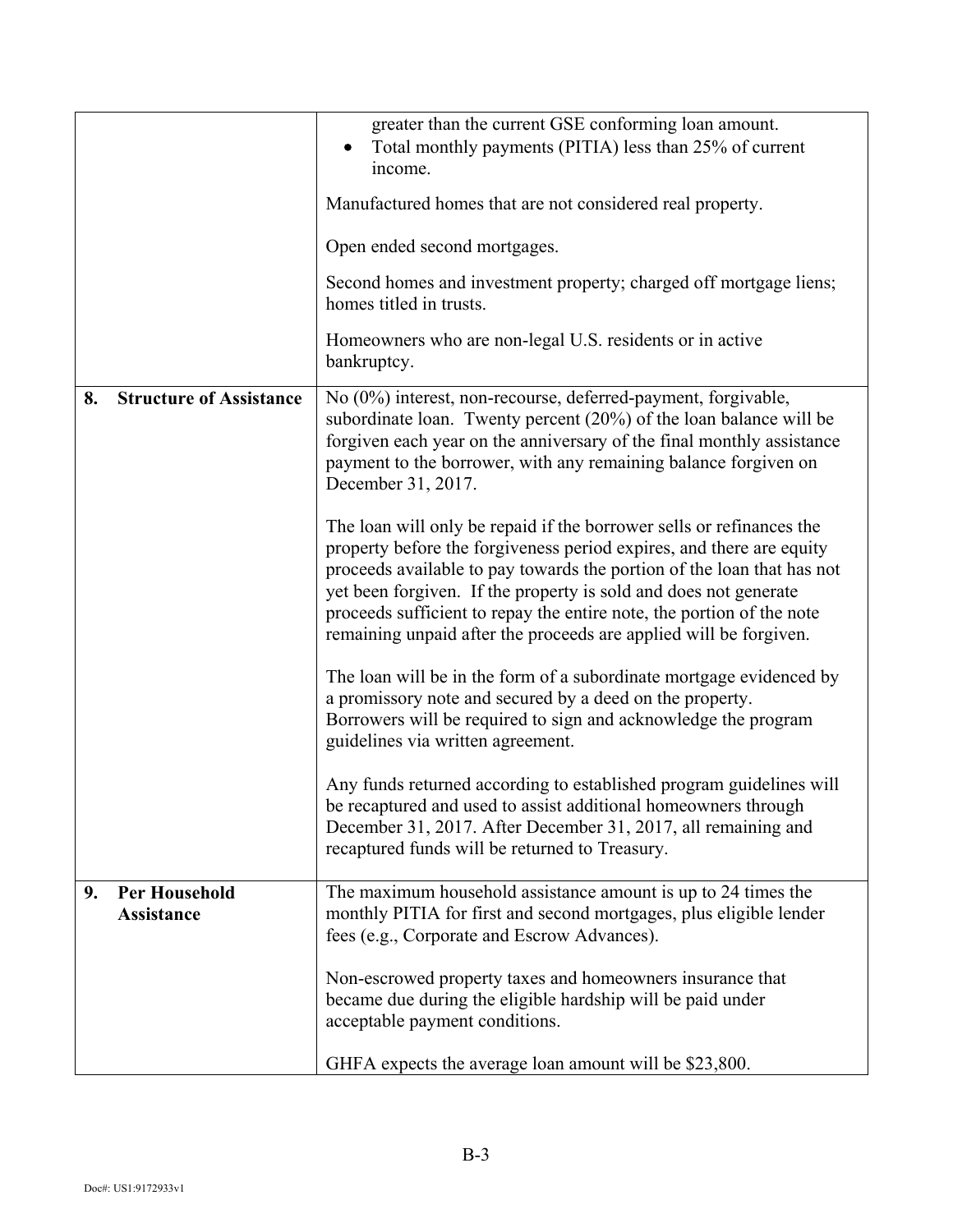| 10. Duration of Assistance                                    | The Duration of Assistance for eligible borrowers under the                                                                                                                                                                                                                                                                                                                                                                                                           |
|---------------------------------------------------------------|-----------------------------------------------------------------------------------------------------------------------------------------------------------------------------------------------------------------------------------------------------------------------------------------------------------------------------------------------------------------------------------------------------------------------------------------------------------------------|
|                                                               | program will be no more than 24 months.                                                                                                                                                                                                                                                                                                                                                                                                                               |
|                                                               | As of December 12, 2013 ("Amendment Date"), the Duration of<br>Assistance for eligible borrowers that are currently receiving funds<br>under this program will be extended up to 24 months.<br>As of the Amendment Date, the Duration of Assistance for eligible<br>borrowers that reached the previous 18 month cap under the<br>program and therefore not currently receiving assistance under this<br>program will be extended to 24 months if the last assistance |
|                                                               | payment was made no more than 90 days preceding the Amendment<br>Date.                                                                                                                                                                                                                                                                                                                                                                                                |
|                                                               | Borrowers may continue to receive assistance for up to 2 months<br>after reemployment (not to exceed 24 months in total.)                                                                                                                                                                                                                                                                                                                                             |
| 11. Estimated Number of                                       | 9,100 homeowners.                                                                                                                                                                                                                                                                                                                                                                                                                                                     |
| Participating<br><b>Households</b>                            | Estimated number served based on an average loan amount of<br>\$23,800.                                                                                                                                                                                                                                                                                                                                                                                               |
| 12. Program Inception /                                       | Program rollout was April 1, 2011 and is expected to last through                                                                                                                                                                                                                                                                                                                                                                                                     |
| <b>Duration</b>                                               | December 31, 2017 or until all funds are exhausted.                                                                                                                                                                                                                                                                                                                                                                                                                   |
| 13. Program Interactions<br>with Other HFA<br><b>Programs</b> | None.                                                                                                                                                                                                                                                                                                                                                                                                                                                                 |
| 14. Program Interactions<br>with HAMP                         | The MPA program will provide assistance to eligible unemployed or<br>substantially underemployed homeowners first, and then the servicer<br>would follow with any eligible programs offered by the investor,<br>servicer, or GSE.                                                                                                                                                                                                                                     |
|                                                               | Borrowers can receive HAMP assistance prior to or after receiving<br>Hardest Hit Fund assistance. For example, a borrower can receive<br>UP assistance for 3-6 months and then receive MPA Assistance.<br>GHFA will agree to subordinate all assistance loans for borrowers<br>who refinance their mortgage $(s)$ to receive more favorable loan<br>terms.                                                                                                            |
|                                                               | To the maximum extent possible, GHFA will coordinate with<br>eligible homeowners' servicers to assist them in obtaining a loan<br>modification from HAMP, if needed after program completion.                                                                                                                                                                                                                                                                         |
| 15. Program Leverage with                                     | The program will strongly encourage servicers to waive late fees                                                                                                                                                                                                                                                                                                                                                                                                      |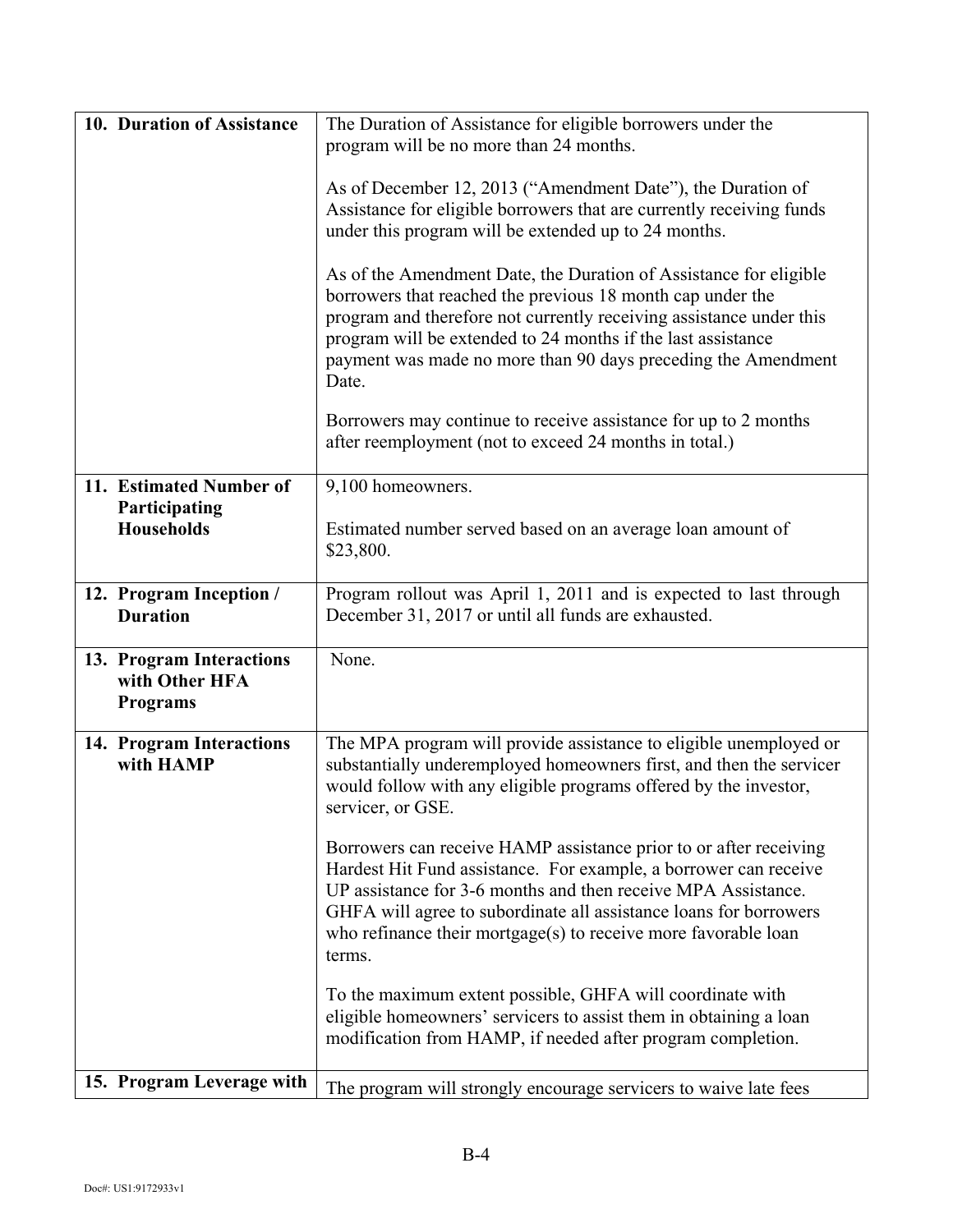| <b>Other Financial</b><br><b>Resources</b>   | and any other non- $3rd$ party expenses.    |
|----------------------------------------------|---------------------------------------------|
| 16. Qualify as an<br>Unemployment<br>Program | $\overline{\mathsf{M}}$ Yes<br>$\square$ No |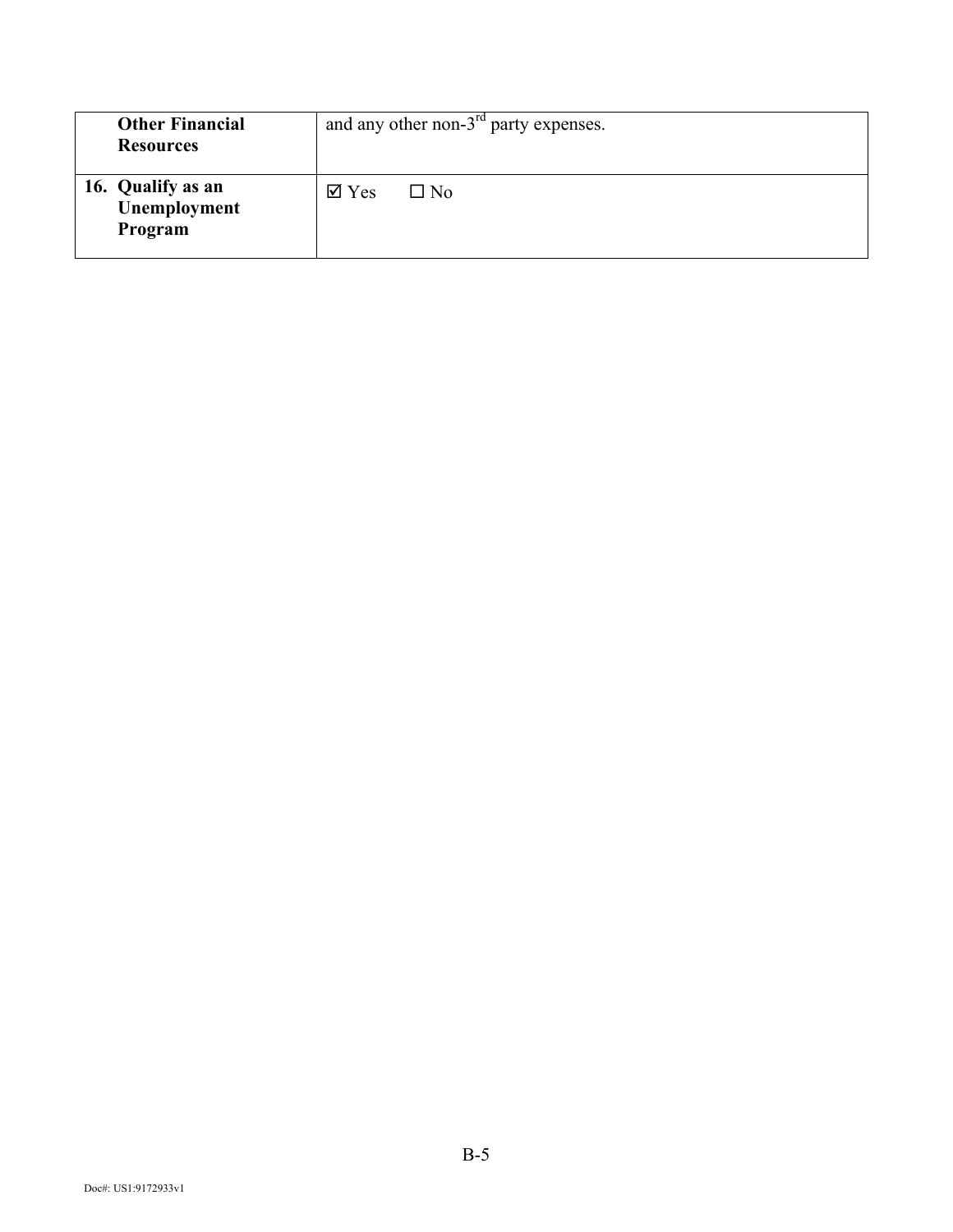# **SERVICE SCHEDULE B-2**

# **Georgia Housing Finance Authority**

# **Mortgage Reinstatement Assistance**

# **Summary Guidelines**

| 1.               | <b>Program Overview</b>                                                               | The Georgia Housing Finance Authority (GHFA) Mortgage<br>Reinstatement Assistance program will provide loans to<br>homeowners who became delinquent on their mortgage due to an<br>involuntary reduction of income or a catastrophic medical hardship.<br>The loan proceeds will be used to reinstate the mortgage to help<br>prevent foreclosure.<br>Reinstatement is limited to once per household. |
|------------------|---------------------------------------------------------------------------------------|-------------------------------------------------------------------------------------------------------------------------------------------------------------------------------------------------------------------------------------------------------------------------------------------------------------------------------------------------------------------------------------------------------|
| 2.               | <b>Program Goals</b>                                                                  | The goal is to provide assistance to $5,000$ homeowners to prevent<br>foreclosures.<br><b>Reinstatement Assistance</b><br>Up to 12 months of payments on first and second mortgage loans<br>that occurred during eligible hardship.<br>Program will help homeowners who have sufficient income to<br>resume monthly mortgage payments but need help to bring their<br>mortgage current.               |
| 3.               | <b>Target</b><br><b>Population/Areas</b>                                              | Homeowners who suffered an involuntary loss or reduction in<br>income due to an eligible hardship and are able to resume mortgage<br>payments.<br>This Program will be available in all Georgia counties.                                                                                                                                                                                             |
| $\overline{4}$ . | <b>Program Allocation</b><br>(Excluding<br><b>Administrative</b><br><b>Expenses</b> ) | \$45,000,000                                                                                                                                                                                                                                                                                                                                                                                          |
| 5.               | <b>Borrower Eligibility</b><br><b>Criteria</b>                                        | Homeowners will be required to provide a financial hardship<br>affidavit with appropriate documentation on the cause of their<br>hardship per program guidelines.<br><b>Underwriting Criteria:</b><br>Hardship resulted due an involuntary loss or reduction in                                                                                                                                       |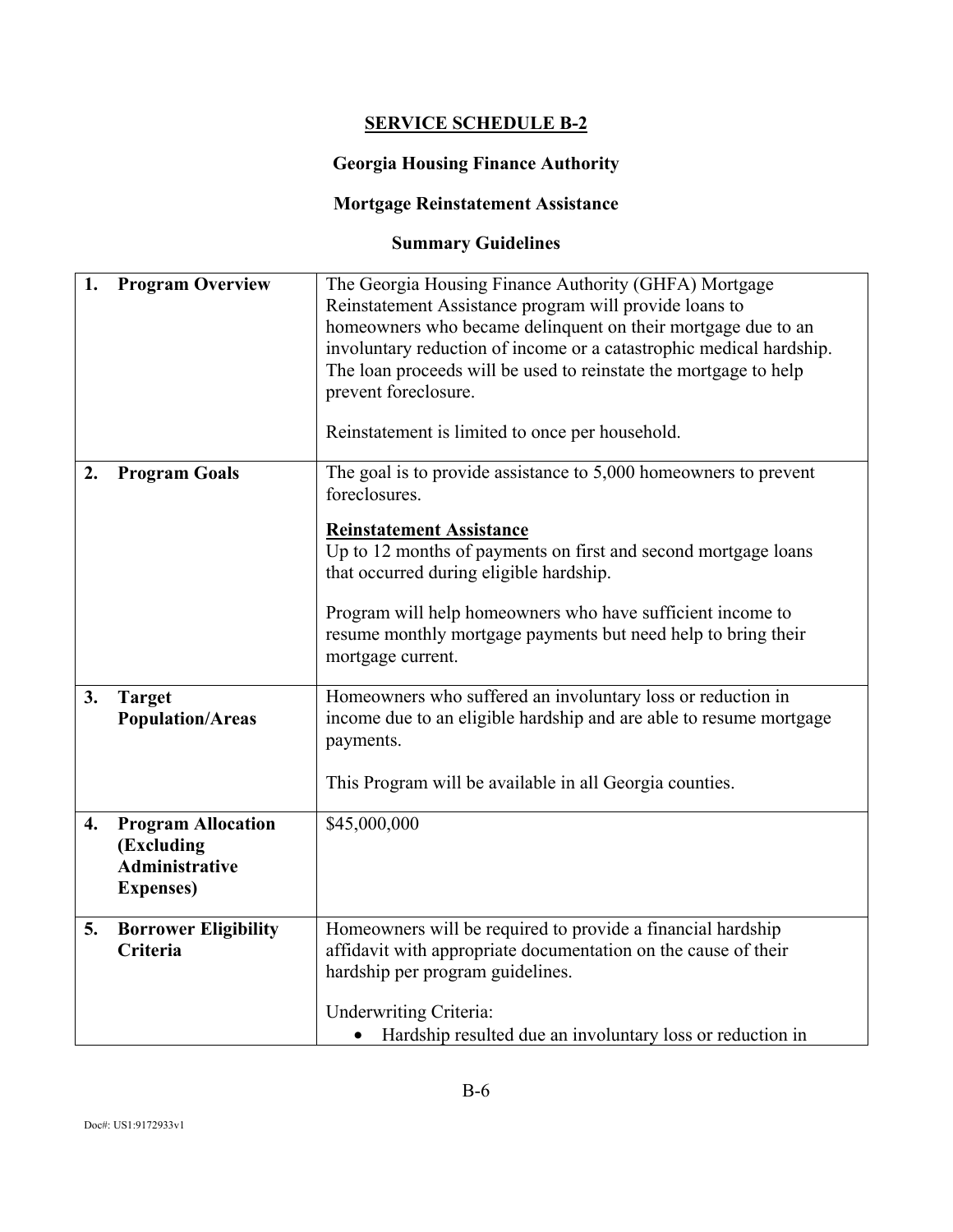|    |                                                       | income;<br>Hardship must have occurred in the last 36 months;<br>Total unpaid principal balance less than or equal to current<br>$\bullet$<br>GSE conforming loan amount;<br>Property must be owner occupied as homeowner's principal<br>residence.<br>Homeowner must be a legal resident of the United States;<br>$\bullet$<br>Applicant must be the owner of subject property;<br>$\bullet$<br>Homeowner is now able to meet mortgage payment<br>$\bullet$<br>requirements up to 38% of income; and<br>Additional underwriting criteria apply as provided in<br>$\bullet$<br>program guidelines. |
|----|-------------------------------------------------------|----------------------------------------------------------------------------------------------------------------------------------------------------------------------------------------------------------------------------------------------------------------------------------------------------------------------------------------------------------------------------------------------------------------------------------------------------------------------------------------------------------------------------------------------------------------------------------------------------|
| 6. | <b>Property / Loan</b><br><b>Eligibility Criteria</b> | Existing single-family homes or condominiums (attached or<br>detached) including manufactured homes (permanently affixed to a<br>foundation on real estate owned by the borrower and taxed as real<br>property.)<br>Owner-occupied, primary residences located in Georgia, with total<br>unpaid principal balance of all mortgages on subject property less<br>than or equal to the current GSE conforming loan amount.<br>Mortgage must be held by a Lender or Servicer licensed in the state<br>of Georgia or exempt from state licensing due to federal regulatory<br>oversight.                |
| 7. | <b>Program Exclusions</b>                             | Mortgages with:<br>Total unpaid principal balances (all mortgages on property)<br>greater than the current GSE conforming loan amount.<br>Total monthly payments (PITIA) less than 25% of income<br>during hardship period.<br>Open ended second mortgages.<br>Manufactured homes that are not considered real property.<br>Second homes and investment property; charged off mortgage liens;<br>homes titled in trust.<br>Homeowners who are non-legal U.S. residents or are in active<br>bankruptcy.                                                                                             |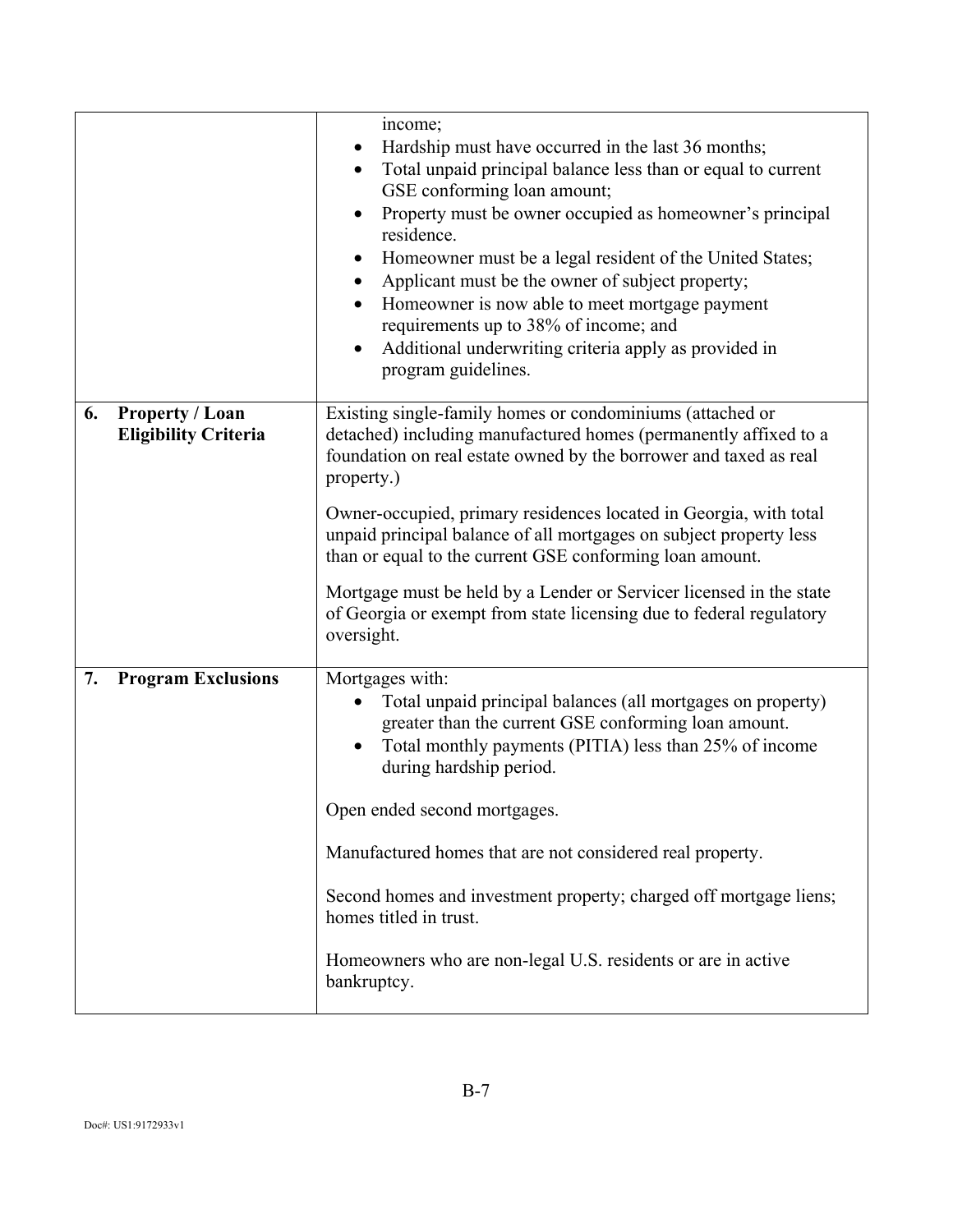| 8. | <b>Structure of Assistance</b>                                | No (0%) interest, non-recourse, deferred-payment, forgivable,<br>subordinate loan. Twenty percent (20%) of the loan balance will be<br>forgiven each year on the anniversary of the final monthly assistance<br>payment to the borrower, with any remaining balance forgiven on<br>December 31, 2017.                                                                                                                                    |
|----|---------------------------------------------------------------|------------------------------------------------------------------------------------------------------------------------------------------------------------------------------------------------------------------------------------------------------------------------------------------------------------------------------------------------------------------------------------------------------------------------------------------|
|    |                                                               | The loan will only be repaid if the borrower sells or refinances the<br>property before the forgiveness period expires, and there are equity<br>proceeds available to pay towards the portion of the loan that has not<br>yet been forgiven. If the property is sold and does not generate<br>proceeds sufficient to repay the entire note, the portion of the note<br>remaining unpaid after the proceeds are applied will be forgiven. |
|    |                                                               | The loan will be in the form of a subordinate mortgage evidenced by<br>a promissory note and secured by a deed on the property.<br>Borrowers will be required to sign and acknowledge the program<br>guidelines via written agreement.                                                                                                                                                                                                   |
|    |                                                               | Any funds returned according to established program guidelines will<br>be recaptured and used to assist additional homeowners through<br>December 31, 2017. After December 31, 2017, all remaining and<br>recaptured funds will be returned to Treasury.                                                                                                                                                                                 |
| 9. | <b>Per Household</b><br><b>Assistance</b>                     | The maximum household reinstatement assistance is up to 12 times<br>the monthly PITIA for first and second mortgages, plus eligible<br>lender fees (e.g. Corporate and Escrow Advances).                                                                                                                                                                                                                                                 |
|    |                                                               | GHFA expects the average loan amount will be \$9,000.                                                                                                                                                                                                                                                                                                                                                                                    |
|    | 10. Duration of Assistance                                    | Assistance ends after the one-time payment to the lender/servicer.                                                                                                                                                                                                                                                                                                                                                                       |
|    | 11. Estimated Number of<br>Participating<br><b>Households</b> | 5,000 homeowners.<br>Estimated number served based on an average loan amount of<br>\$9,000.                                                                                                                                                                                                                                                                                                                                              |
|    | 12. Program Inception /<br><b>Duration</b>                    | Program rollout is expected by February 1, 2014 and is expected to<br>last through December 31, 2017 or until all funds are exhausted.                                                                                                                                                                                                                                                                                                   |
|    | 13. Program Interactions<br>with Other HFA                    | Borrower can access this program along with the<br>Recast/Modification program if needed and appropriate.                                                                                                                                                                                                                                                                                                                                |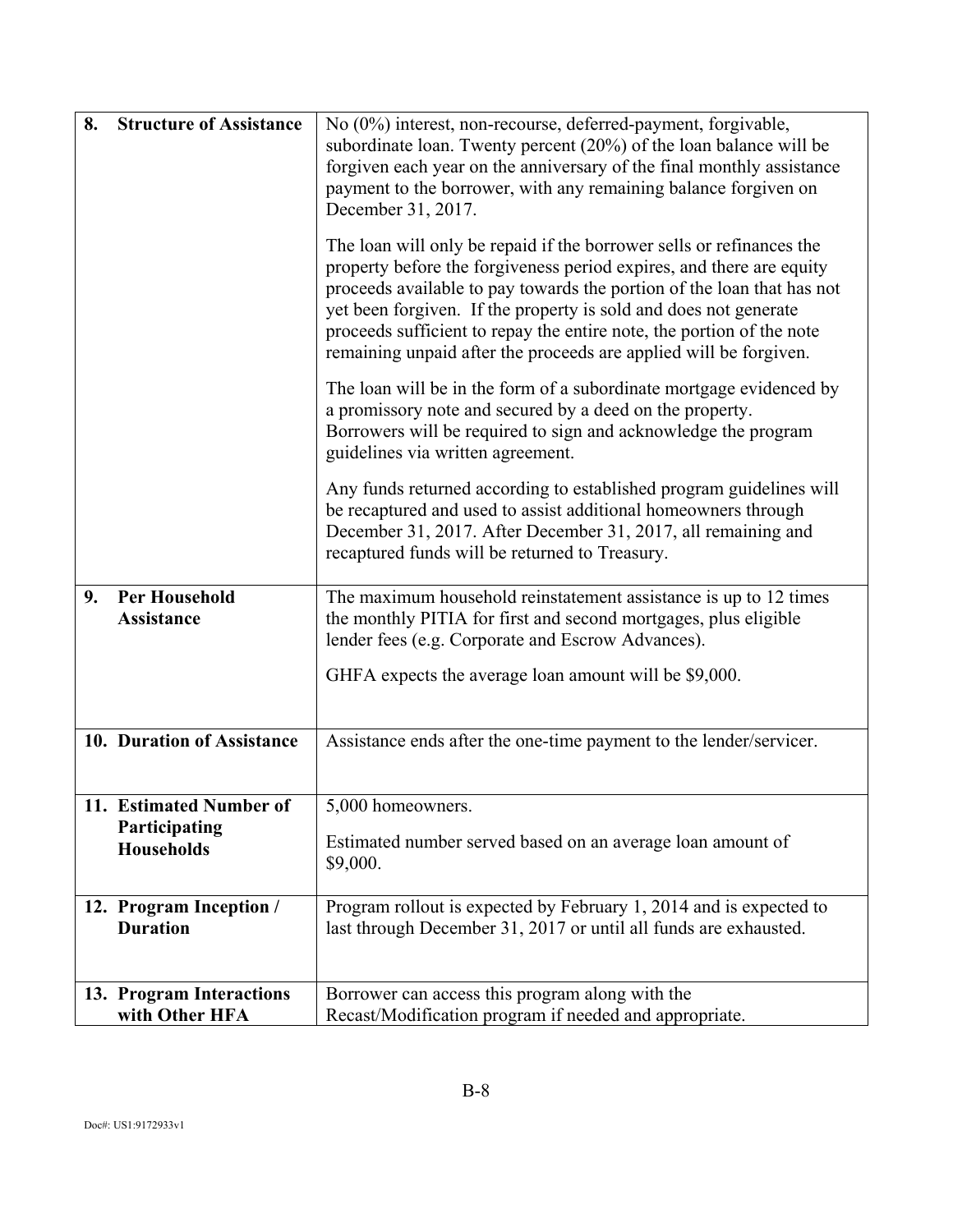| <b>Programs</b>                                                         |                                                                                                                                                                                                                                       |
|-------------------------------------------------------------------------|---------------------------------------------------------------------------------------------------------------------------------------------------------------------------------------------------------------------------------------|
| 14. Program Interactions<br>with HAMP                                   | Reinstatement will bring borrowers current on their mortgage. To<br>the maximum extent possible, GHFA will coordinate with eligible<br>homeowners' servicers to assist them in obtaining a loan<br>modification from HAMP, if needed. |
| 15. Program Leverage with<br><b>Other Financial</b><br><b>Resources</b> | The program will strongly encourage servicers to waive late fees<br>and any other non- $3rd$ party expenses.                                                                                                                          |
| 16. Qualify as an<br>Unemployment<br>Program                            | $\boxtimes$ No<br>$\Box$ Yes                                                                                                                                                                                                          |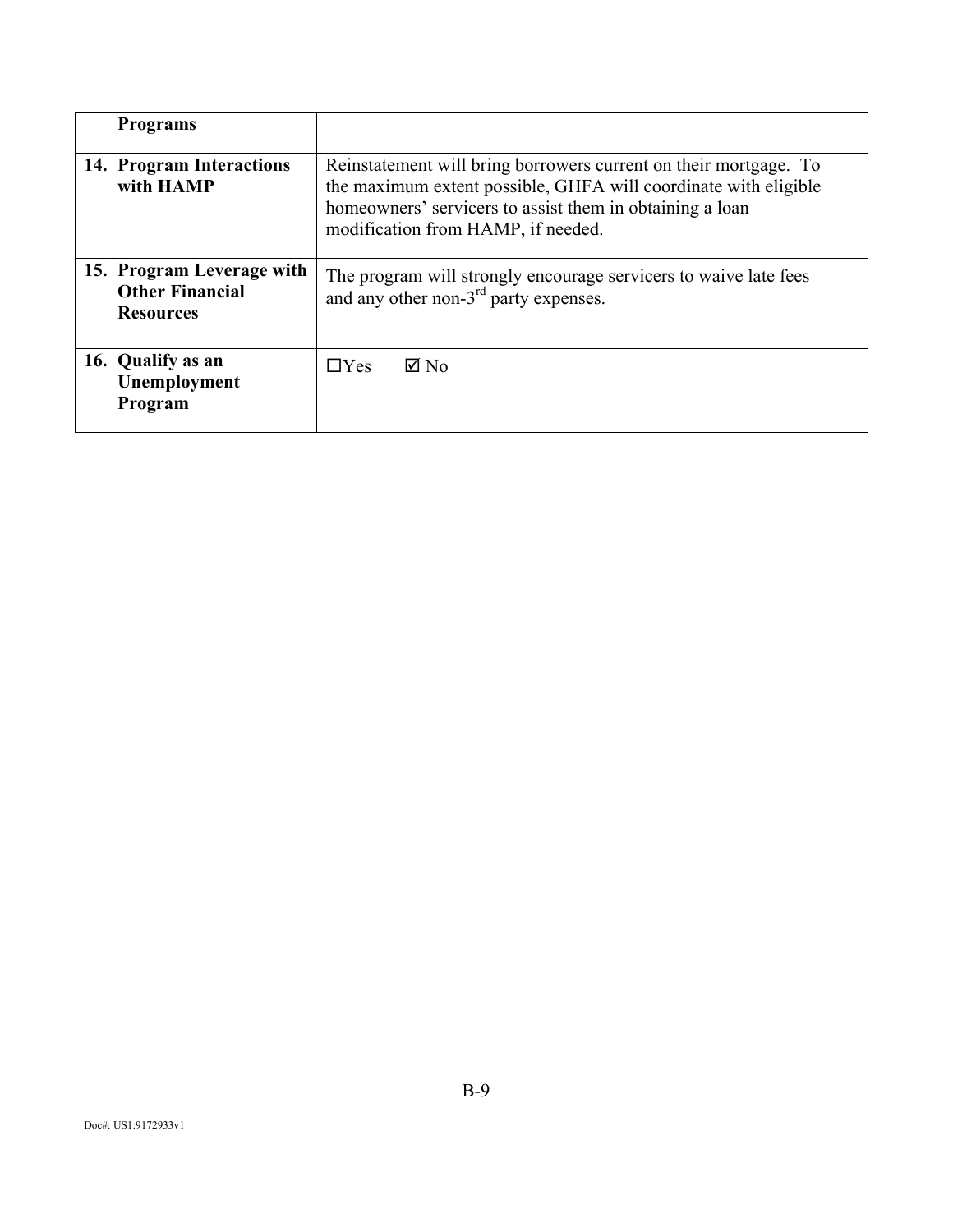# **SERVICE SCHEDULE B-3**

# **Georgia Housing Finance Authority**

#### **Recast/Modification**

# **Summary Guidelines**

| 1.               | <b>Program Overview</b>                                                               | The Recast/Modification program will provide funds for principal<br>reduction to facilitate a recast or permanent modification of the first<br>mortgage to provide an affordable payment to a homeowner who has<br>a permanent reduction of income. This can occur through principal<br>reduction, and/or reinstatement payment to achieve a monthly<br>mortgage payment that does not exceed 38% of gross monthly<br>income.<br>This program will assist Georgia homeowners who are financially<br>unable to make their payment based on a program eligible hardship. |
|------------------|---------------------------------------------------------------------------------------|------------------------------------------------------------------------------------------------------------------------------------------------------------------------------------------------------------------------------------------------------------------------------------------------------------------------------------------------------------------------------------------------------------------------------------------------------------------------------------------------------------------------------------------------------------------------|
| 2.               | <b>Program Goals</b>                                                                  | The goal of this program is to facilitate long-term mortgage<br>sustainability with a recast or modification. This program will<br>provide mortgage payment relief and stable long term mortgage<br>payments.                                                                                                                                                                                                                                                                                                                                                          |
| 3.               | <b>Target Population/Areas</b>                                                        | Homeowners suffering a program eligible financial hardship related<br>to a permanent reduction of income.<br>This program will be available in all Georgia counties.                                                                                                                                                                                                                                                                                                                                                                                                   |
| $\overline{4}$ . | <b>Program Allocation</b><br>(Excluding<br><b>Administrative</b><br><b>Expenses</b> ) | \$30,000,000                                                                                                                                                                                                                                                                                                                                                                                                                                                                                                                                                           |
| 5.               | <b>Borrower Eligibility</b><br>Criteria                                               | Applicants must be those with a program eligible hardship due to an<br>involuntary permanent reduction or loss of income. Applicants will<br>be required to provide a financial hardship affidavit with appropriate<br>documentation on the cause of the hardship.                                                                                                                                                                                                                                                                                                     |
|                  |                                                                                       | <b>Underwriting Criteria:</b><br>Total unpaid principal balance less than or equal to current<br>GSE conforming loan amount;<br>Property must be owner occupied as homeowner's principal<br>residence;                                                                                                                                                                                                                                                                                                                                                                 |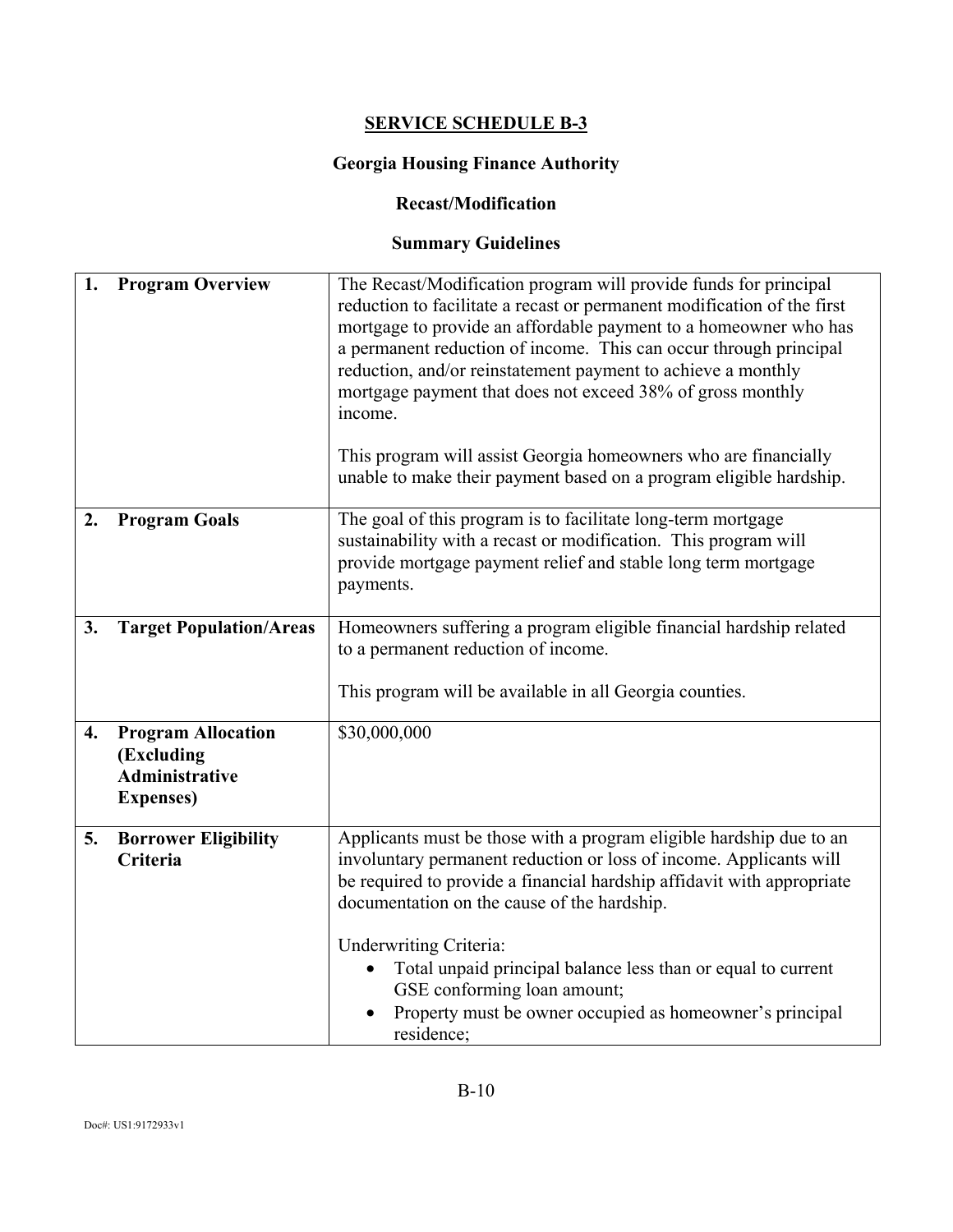|    |                                                       | Homeowner must be a legal resident of the United States;<br>$\bullet$<br>Applicant must be the owner of subject property;<br>At least one person in the household must have consistent<br>$\bullet$<br>employment and/or income sources; and<br>Additional underwriting criteria apply as provided in<br>$\bullet$<br>program guidelines.                           |  |
|----|-------------------------------------------------------|---------------------------------------------------------------------------------------------------------------------------------------------------------------------------------------------------------------------------------------------------------------------------------------------------------------------------------------------------------------------|--|
| 6. | <b>Property / Loan</b><br><b>Eligibility Criteria</b> | Existing single-family homes or condominiums (attached or<br>detached) including manufactured homes (permanently affixed to a<br>foundation on real estate owned by the borrower and taxed as real<br>property.)                                                                                                                                                    |  |
|    |                                                       | Owner-occupied, primary residences located in Georgia, with total<br>unpaid principal balance of all mortgages on subject property less<br>than or equal to the current GSE conforming loan amount.                                                                                                                                                                 |  |
|    |                                                       | Mortgage must be held by a Lender/Servicer licensed in the state of<br>Georgia or exempt from state licensing due to federal regulatory<br>oversight.                                                                                                                                                                                                               |  |
| 7. | <b>Program Exclusions</b>                             | Mortgages with:<br>Total unpaid principal balances (all mortgages on property)<br>greater than the current GSE conforming loan amount.<br>Total monthly payments (PITIA) less than 31% of income.                                                                                                                                                                   |  |
|    |                                                       | Manufactured homes that are not considered real property.                                                                                                                                                                                                                                                                                                           |  |
|    |                                                       | Second homes and investment property; charged off mortgage liens;<br>homes titled in trust.                                                                                                                                                                                                                                                                         |  |
|    |                                                       | Homeowners who are non-legal U.S. residents or are in active<br>bankruptcy.                                                                                                                                                                                                                                                                                         |  |
| 8. | <b>Structure of Assistance</b>                        | 0% interest, non-recourse, deferred-payment, forgivable, subordinate<br>5-year loan. Twenty percent (20%) of the loan balance will be<br>forgiven each year on the anniversary of the final monthly assistance<br>payment to the borrower.                                                                                                                          |  |
|    |                                                       | The loan will only be repaid if the borrower sells or refinances the<br>property before the forgiveness period expires, and there are equity<br>proceeds available to pay towards the portion of the loan that has not<br>yet been forgiven. If the property is sold and does not generate<br>proceeds sufficient to repay the entire note, the portion of the note |  |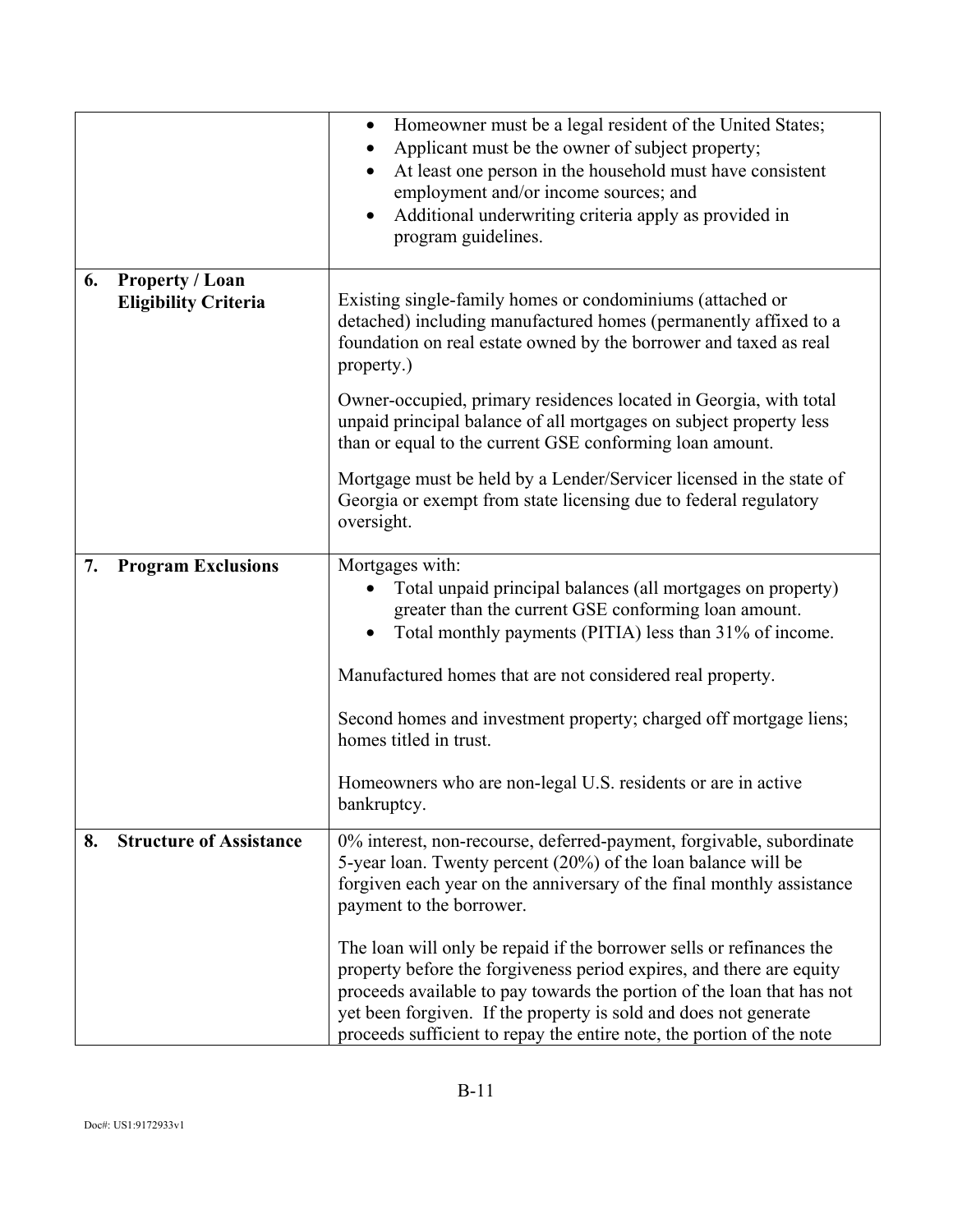|                                                               | remaining unpaid after the proceeds are applied will be forgiven.                                                                                                                                                                                                                                                                                                                                               |  |
|---------------------------------------------------------------|-----------------------------------------------------------------------------------------------------------------------------------------------------------------------------------------------------------------------------------------------------------------------------------------------------------------------------------------------------------------------------------------------------------------|--|
|                                                               | The loan will be in the form of a subordinate mortgage evidenced by<br>a promissory note and secured by a deed on the property. Borrowers<br>will be required to sign and acknowledge the program guidelines via<br>written agreement.                                                                                                                                                                          |  |
|                                                               | Any funds returned according to established program guidelines will<br>be recaptured and used to assist additional homeowners through<br>December 31, 2017. After December 31, 2017, all remaining and<br>recaptured funds will be returned to Treasury.                                                                                                                                                        |  |
| <b>Per Household</b><br>9.<br><b>Assistance</b>               | Eligible borrowers may receive up to \$30,000.00.                                                                                                                                                                                                                                                                                                                                                               |  |
|                                                               | Borrower may also be eligible for Mortgage Reinstatement program<br>assistance only if the total amount of funds available under this<br>program are not sufficient to fully reinstate the loan and obtain an<br>affordable payment.                                                                                                                                                                            |  |
|                                                               | In no case can the CLTV be reduced below 80%.                                                                                                                                                                                                                                                                                                                                                                   |  |
| 10. Duration of Assistance                                    | Assistance ends after a onetime payment to the servicer.                                                                                                                                                                                                                                                                                                                                                        |  |
| 11. Estimated Number of<br><b>Participating Households</b>    | 1,000 homeowners.                                                                                                                                                                                                                                                                                                                                                                                               |  |
|                                                               | Estimated number served based on an average loan amount of<br>\$30,000.                                                                                                                                                                                                                                                                                                                                         |  |
| 12. Program Inception /<br><b>Duration</b>                    | Program rollout is expected by February 1, 2014 and will last until<br>December 31, 2017 or until all funds are exhausted.                                                                                                                                                                                                                                                                                      |  |
| 13. Program Interactions<br>with Other HFA<br><b>Programs</b> | Borrowers can access assistance under this program together with<br>the Mortgage Reinstatement program if the borrower is both eligible<br>for these programs and the total amount of funds available under this<br>program are not sufficient to fully reinstate the loan and obtain an<br>affordable payment in connection with the recast/modification.<br>Combined assistance shall not exceed \$45,000.00. |  |
| 14. Program Interactions<br>with HAMP                         | Applicants denied for other HHF programs or Making Home<br>Affordable (MHA) programs may be eligible for assistance through<br>this program.                                                                                                                                                                                                                                                                    |  |
| 15. Program Leverage with                                     | The program will disburse funds if the lien holder agrees to a loan                                                                                                                                                                                                                                                                                                                                             |  |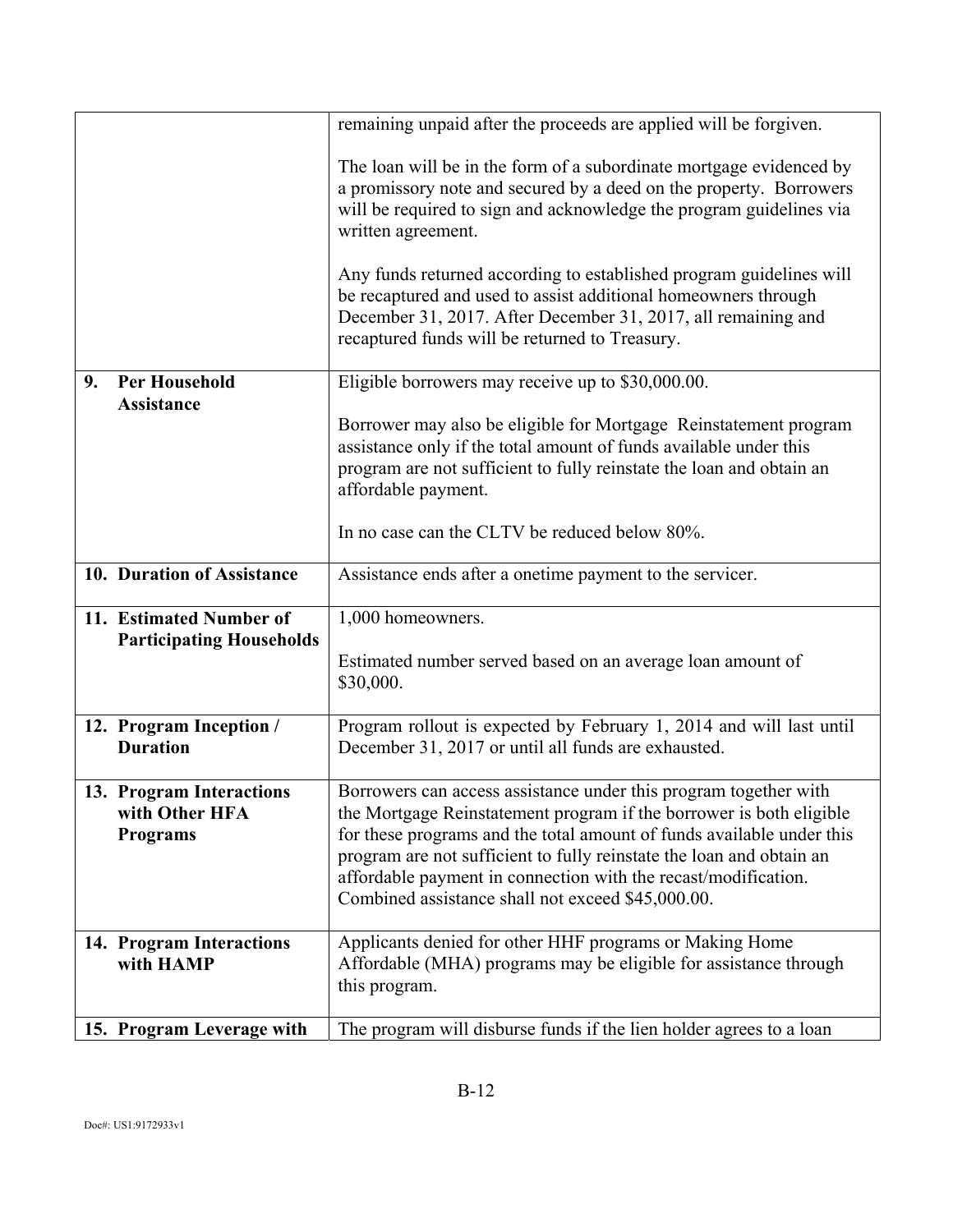| <b>Other Financial</b><br><b>Resources</b>       | modification or recast that shows direct benefit to the borrower.<br>Investor match is not required. |                |
|--------------------------------------------------|------------------------------------------------------------------------------------------------------|----------------|
| 16. Qualify as an<br><b>Unemployment Program</b> | $\Box$ Yes                                                                                           | $\boxtimes$ No |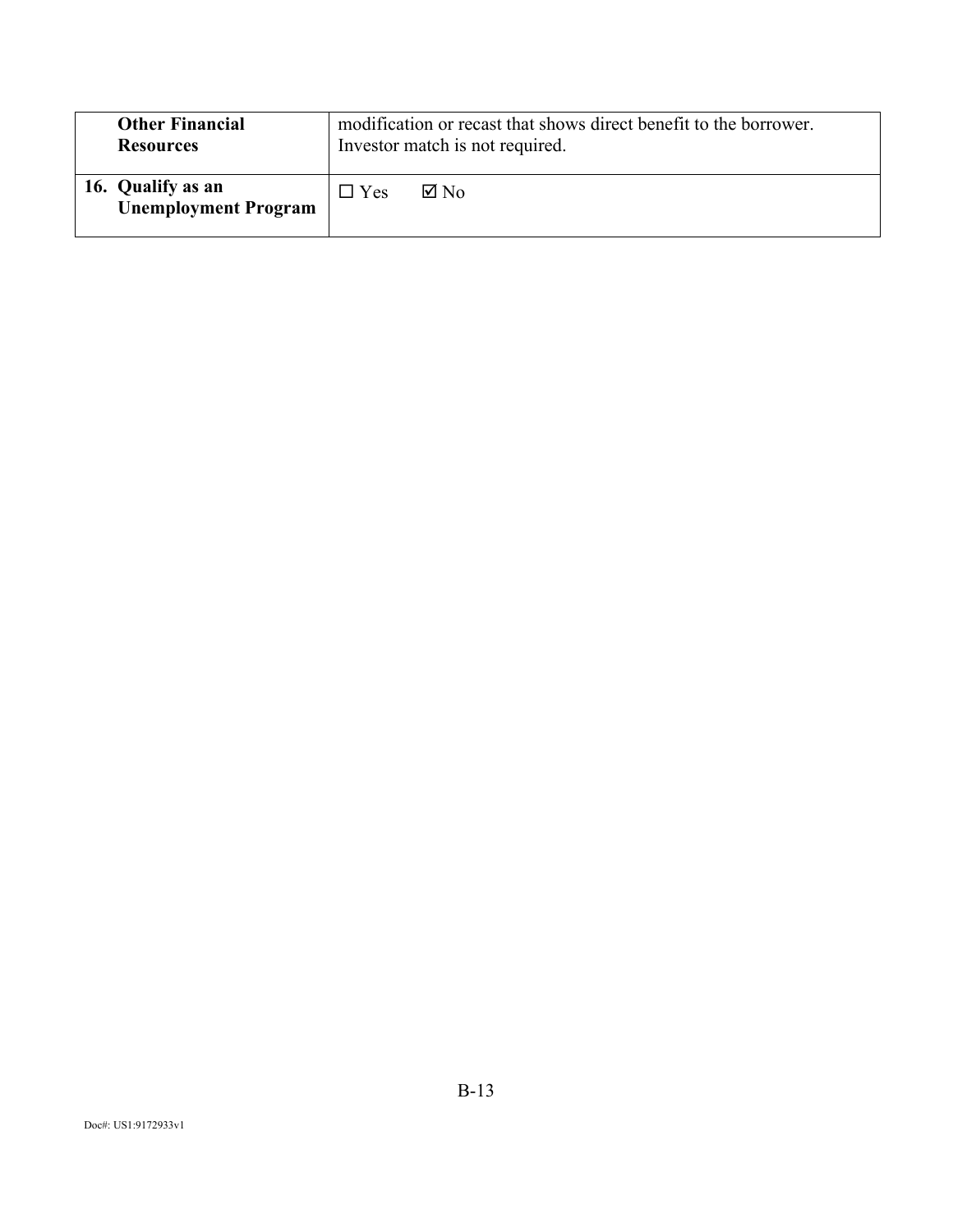# **SCHEDULE C**

#### **PERMITTED EXPENSES**

|                                                                 | Georgia         |  |  |  |  |  |
|-----------------------------------------------------------------|-----------------|--|--|--|--|--|
|                                                                 |                 |  |  |  |  |  |
|                                                                 |                 |  |  |  |  |  |
| One-time / Start-Up Expenses:                                   |                 |  |  |  |  |  |
| <b>Initial Personnel</b>                                        | \$0.00          |  |  |  |  |  |
| Building, Equipment, Technology                                 | \$90,612.00     |  |  |  |  |  |
| <b>Professional Services</b>                                    | \$0.00          |  |  |  |  |  |
| Supplies / Miscellaneous                                        | \$10,000.00     |  |  |  |  |  |
| Marketing /Communications                                       | \$0.00          |  |  |  |  |  |
| Travel                                                          | \$2,000.00      |  |  |  |  |  |
| Website development /Translation                                | \$260,000.00    |  |  |  |  |  |
| Contingency                                                     | \$0.00          |  |  |  |  |  |
| <b>Subtotal</b>                                                 | \$362,612.00    |  |  |  |  |  |
|                                                                 |                 |  |  |  |  |  |
| <b>Operating / Administrative</b><br><b>Expenses:</b>           |                 |  |  |  |  |  |
| Salaries                                                        | \$11,597,003.00 |  |  |  |  |  |
| Professional Services (Legal,<br>Compliance, Audit, Monitoring) | \$16,563,844.00 |  |  |  |  |  |
| <b>Travel</b>                                                   | \$57,994.00     |  |  |  |  |  |
| Buildings, Leases & Equipment                                   | \$1,045,070.00  |  |  |  |  |  |
| Information Technology &<br>Communications                      | \$2,356,356.00  |  |  |  |  |  |
| Office Supplies/Postage and<br>Delivery/Subscriptions           | \$1,171,395.00  |  |  |  |  |  |
| Risk Management/ Insurance                                      | \$0.00          |  |  |  |  |  |
| Training                                                        | \$0.00          |  |  |  |  |  |
| Marketing/PR                                                    | \$2,006,000.00  |  |  |  |  |  |
| Miscellaneous                                                   | \$0.00          |  |  |  |  |  |
| <b>Subtotal</b>                                                 | \$34,797,662.00 |  |  |  |  |  |
|                                                                 |                 |  |  |  |  |  |
| <b>Transaction Related Expenses:</b>                            |                 |  |  |  |  |  |
| <b>Recording Fees</b>                                           | \$726,000.00    |  |  |  |  |  |
| <b>Wire Transfer Fees</b>                                       | \$124,419.00    |  |  |  |  |  |
| <b>Counseling Expenses</b>                                      |                 |  |  |  |  |  |
| File Intake                                                     |                 |  |  |  |  |  |